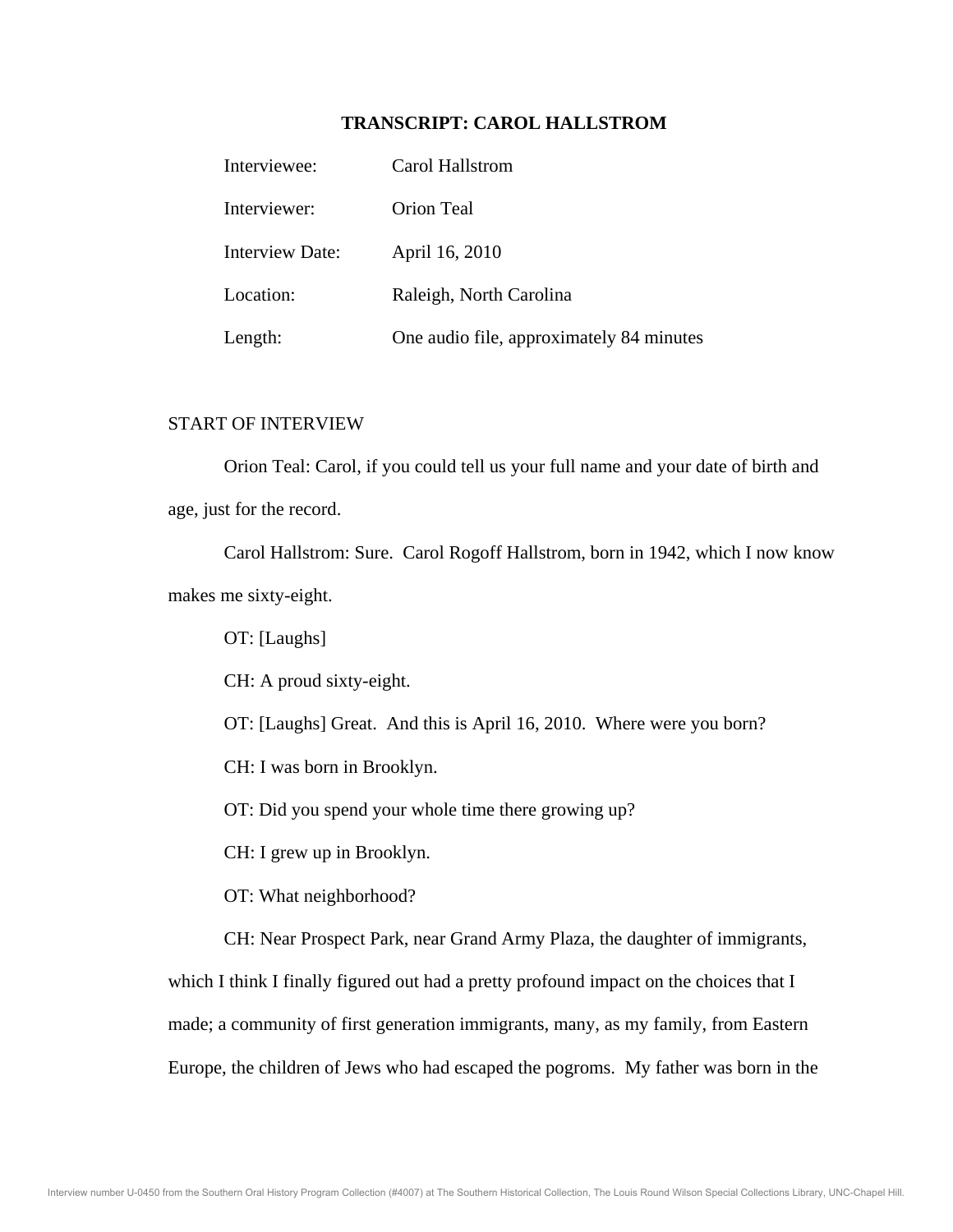Ukraine, the first of five children in his family, who had stories of his growing up, his coming to this country and the impact on him of being a young Jewish man and the kind of discrimination faced after arriving here. [He was] conscious of both the opportunities that he had that he never would have had had his family not immigrated, but also very conscious of the ['20s] and choices he made, opportunities that he had. How he was received as a Jew and the pain and the struggle and how that was imparted to me, not very directly. But the importance of the survival and the ongoing fear, quite frankly, as I think is the case of many first and second generation Jews, was that there was never a safe place. I think that provided for me a context of the need to attempt to ensure that there were fewer people who continually felt that they too had no safe places to grow and mature and fulfill the potential that they had. I think that was a direct link from me to the choice to become engaged actively in the Civil Rights Movement.

OT: How did you become aware of racial issues or the Civil Rights Movement?

 CH: I think there were a couple things: The young President in 1960 issuing the call—I was in college—in combination with accounts of the early sit-ins, certainly, in Greensboro, and I think the combination of those really worked on me. I first became involved with the Northern Student Movement in 1961, 1962. I remember going to meetings up at Yale, at Sarah Lawrence—some of these are very fuzzy memories linking with some folks at Morgan State in Baltimore, working in Philadelphia with Fellowship House [and] a woman by the name of Marjorie Penny. I never hear her name. She was a better person than I will ever be and she helped organize a lot of students in that area to begin to travel on weekends down on Route 40 [for] sit-ins, public accommodations testing. That was my first exposure to the Eastern Shore of Maryland,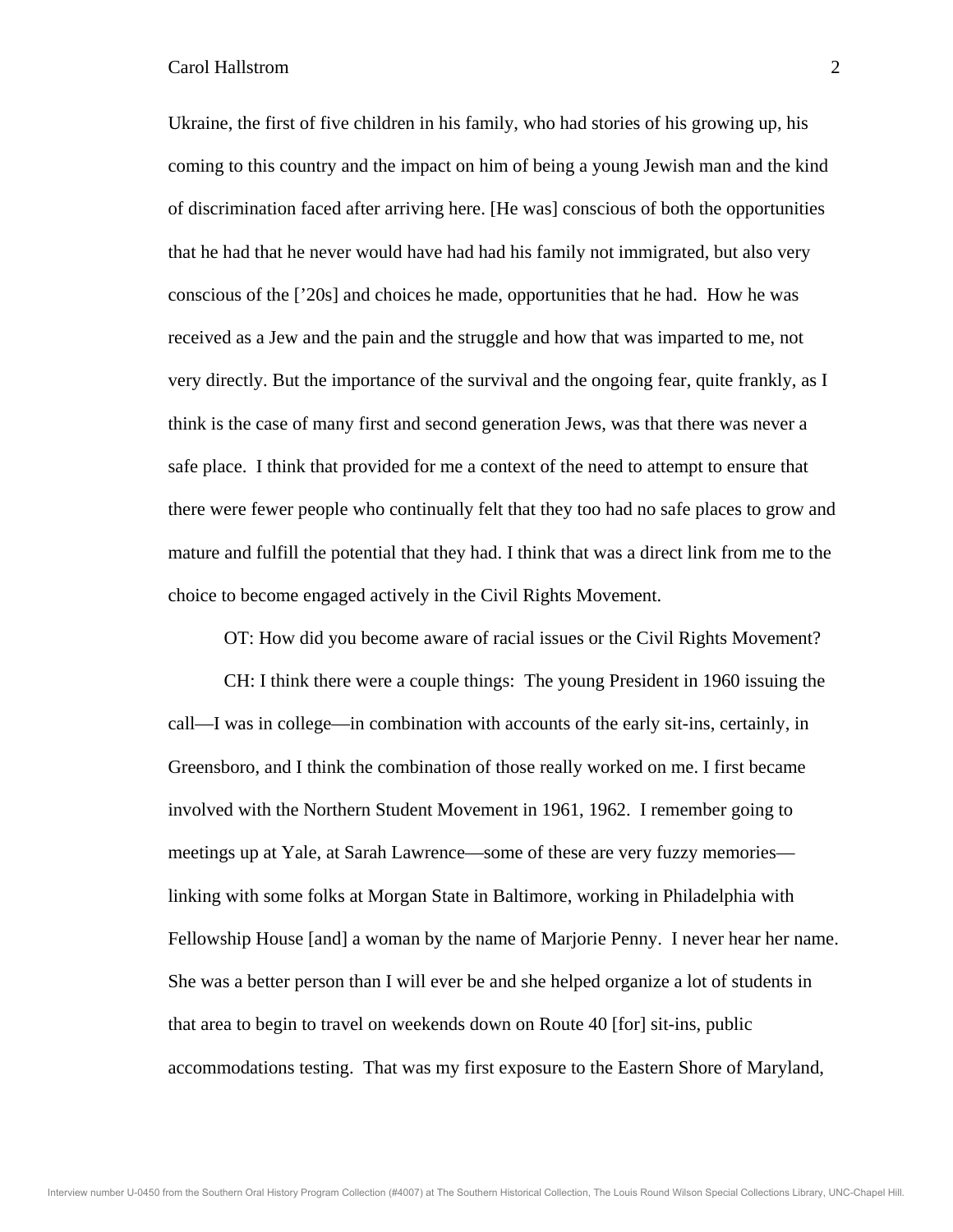with the Northern Student Movement, and Tim, or maybe it was Bill Strickland, who mentioned some of the work done. Working with Peter Countryman, we put together in 1962 a tutorial project in north Philadelphia and a group of us, wonderfully, naively, [experienced] early struggles of gender and race within a group of young people attempting to work in a values consistent way. We lived in an old church parsonage in north Philadelphia and worked with students in the schools and began to understand that there needed to be a greater strategic effort with the institutional part. It was good but not enough to work with individual students. Challenging the school board, a reasonably progressive [Sound drops out from 6:22 to 6:26] It was an introduction to try to look at larger issues, try to think more strategically about the work being done, beginning, for me, to look at organizing and organizational issues rather than the service side of issues.

 It was the exposure through the work on [Route] 40 that led me at some point to Cambridge, Maryland. I was in and out of there for awhile but then went back to Cambridge to live with Gloria Richardson, with her mother and two kids, in the summer of '63. We, under Gloria's leadership, took on a lot of direct challenges to the events at Cambridge. I remained a naïve young person for a very long time. Now I'm probably a naïve old lady. But the Eastern Shore was a revelation to me, that a place that's so close to Washington was such an isolated community. It was easy to get arrested but it was challenging to determine what to do around that beyond the public accommodations work. It was where I was first exposed to some SNCC folks. I worked closely with Reggie Robinson, and it's been a blessing for me to be able to let Reggie know [again] how critical he was to me [making] a series of decisions that eventually took me down to Mississippi, that made me decide at that time not to pursue my graduate studies at

Interview number U-0450 from the Southern Oral History Program Collection (#4007) at The Southern Historical Collection, The Louis Round Wilson Special Collections Library, UNC-Chapel Hill.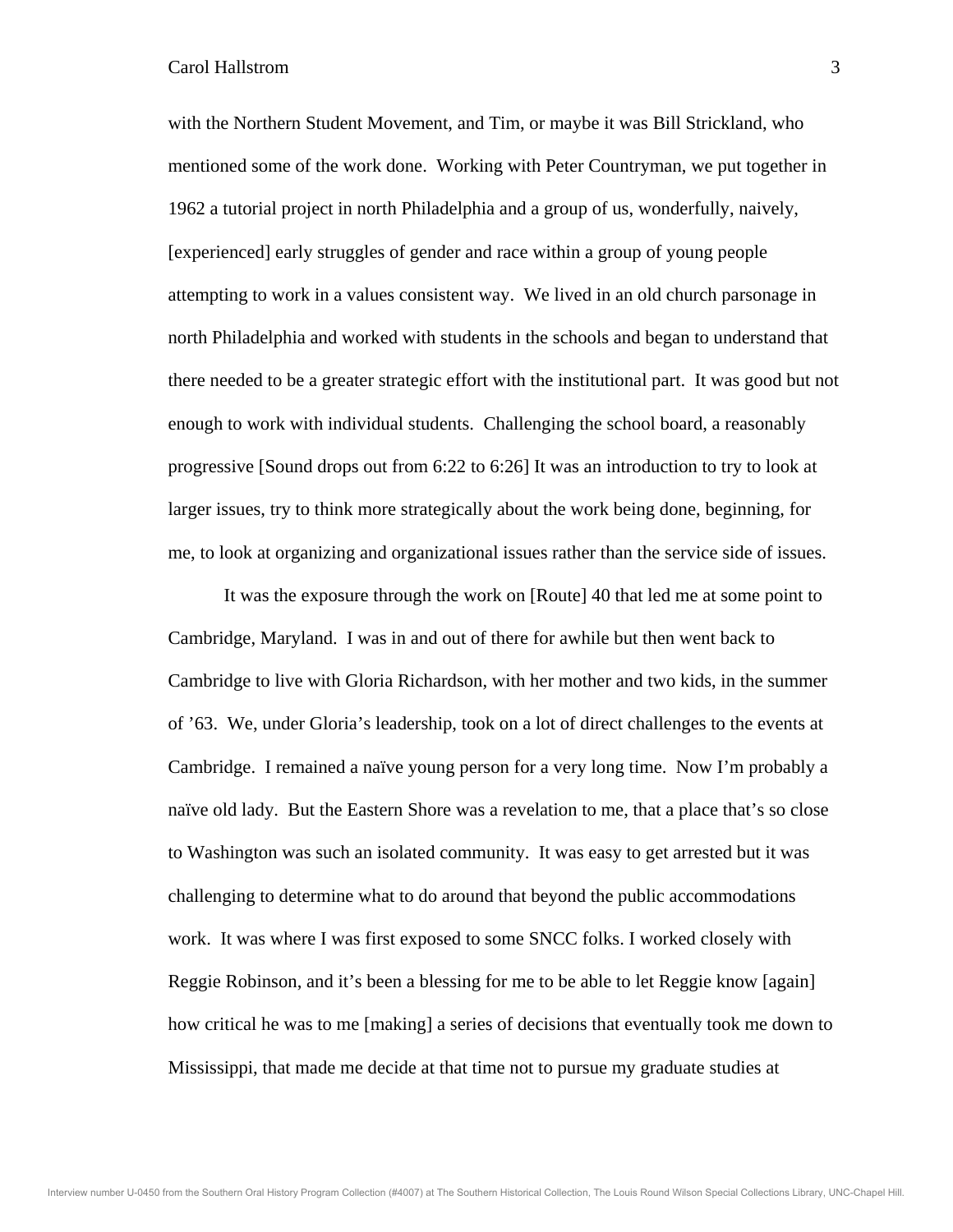Columbia. The uniqueness of the moment necessitated working full time. And my choice to work full time with SNCC—only after the fact, I think, have I come to realize how significant it was to be part of a distinctly black-led organization, to be able to be taught by black leadership, to be able to see the world through very different lenses, not just because of what I and others chose to do in such hostile environments, but to confront much more directly the depth of the existence of racism, the hostility, the hatred, the vitriol, all of which made me feel a responsibility through the rest of my life to take on work that was directly challenging not just racial discrimination but coming from an underdog community. [This work] defined frankly the rest of my life, for good and ill. I have never, unlike many of my colleagues, really spoken very publicly about this work.

 A young lady here came up to me the other day and she asked me if I was the regional director of the National Conference of Christians and Jews in California? Yeah. Was I the person who convened these residential, anti-racist training programs? Well, yeah. And she went on and I eventually recognized her and she went on to tell how she got here, this beautiful young woman—it's wonderful to see all these young people here—she drew the line for me of participation in these programs that I was running fifteen, twenty years ago and what impact it had on her life. I guess for me it's that continuation that has seemed so terribly important, without in any way minimizing, Lord knows, the work we did. I was on the SNCC staff for I guess about three years. The challenges again creating for me a sense that I couldn't leave knowing how much I grew from that and was transformed by that without then believing that I had to carry on that responsibility. I've learned here that maybe that was more unique than I realized, that because of both the strength and the vulnerability that so many of us experienced and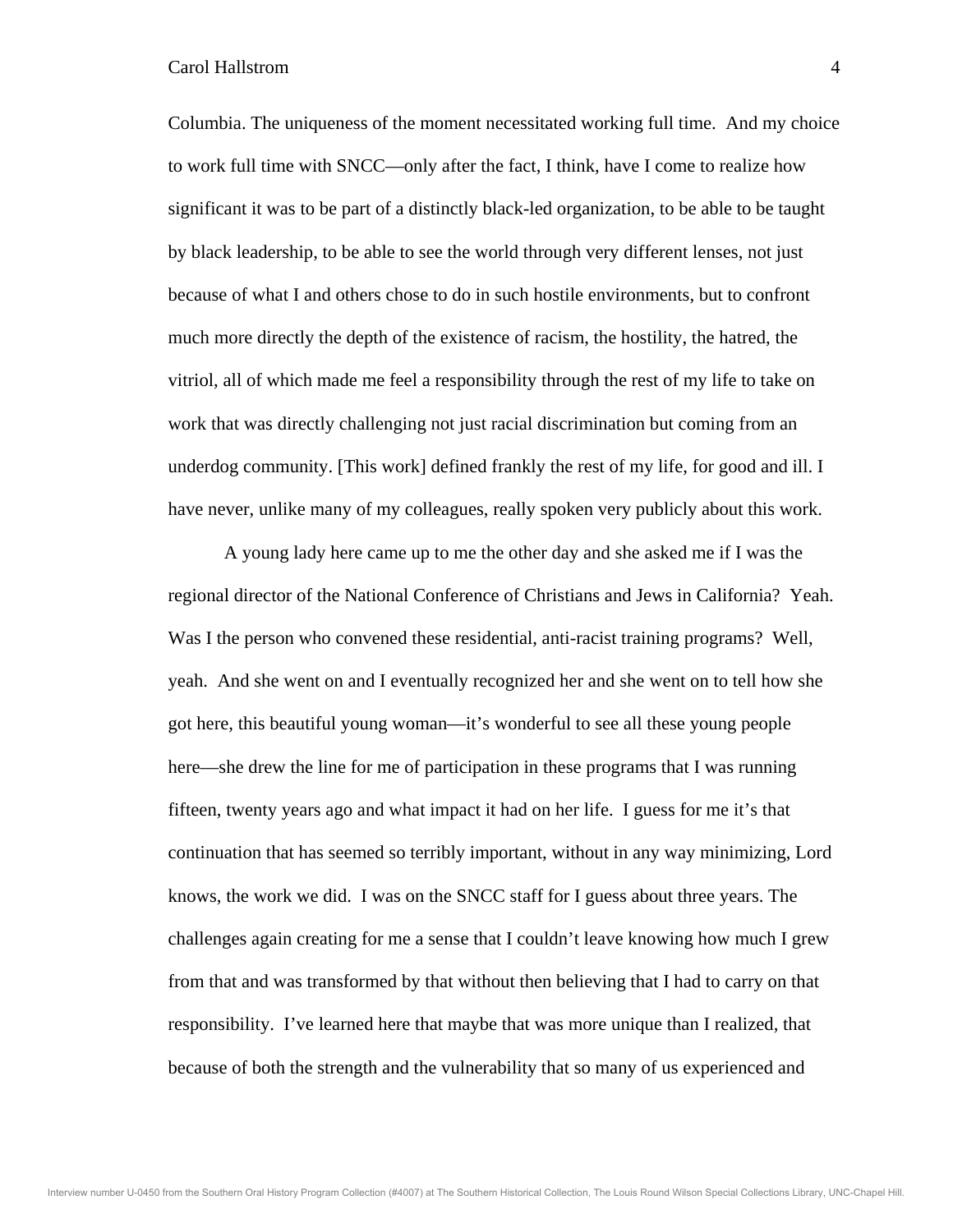came away with that a lot of people were treated in different ways. While I did not maintain but with a few people ongoing contact—I had to process a lot of this apparently on my own. The work decisions, the professional decisions to maintain very engaged in issues around race, around gender, around immigration, to continue to be in many ways an outsider pushing on institutions, has characterized most of my life and I'm only able to reflect on that at this point, and that frankly has surprised me.

 OT: Tell me a little bit about the organization, sort of your timeline, I guess, for the organizations you worked through. So Fellowship House was how you got involved in Eastern Maryland.

 CH: I think so, that and Morgan State, and all of that coming out of my work with the Northern Student Movement.

 OT: Okay. What organization was that through, the Northern Student Movement?

 CH: It was based actually at Yale and it was largely white students, in the North, obviously, looking at what is our role. A guy sadly gone, Peter Countryman, who was really the springboard had become a very close friend and because of some of the links among and between some of the colleges and universities, I think that's how I got to Morgan State. And Augie Meyers, another name that I never hear mentioned, who helped shape and determine how to use us, what do we do, what's accessible, what's available. In 1961 I wasn't ready to leave college and go off. I was still very much trying to understand what for me was a values based pull. I have no illusions that I had a sophisticated political construct of what was happening in this nation. What I had was a push given my immigrant experiences that carried forward and a pull simultaneously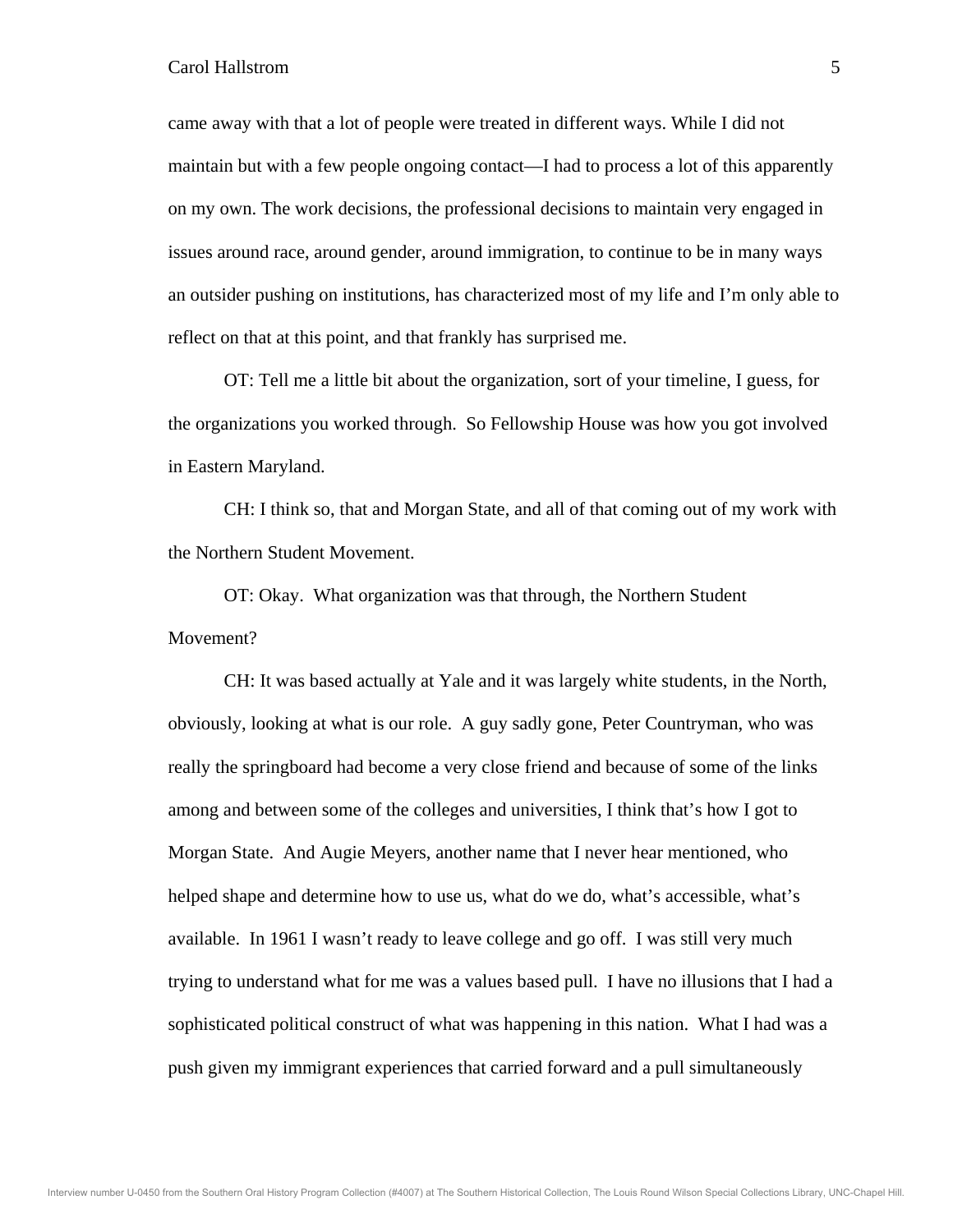because of the courage of some young people unknown to me but who spoke to me nonetheless.

 So from the Northern Student Movement it was not a very great leap then to hitch up with SNCC. When I was in Cambridge, again intending to return to Columbia, I never quite made it back to graduate school at that point. I went on the SNCC staff full time in 1963. I've just seen here for the first time, in how ever many years it is from 1963, this guy named Jim Monsonis, who was running what was a very small little SNCC office in New York. The office was housed in the ACLU offices. I remember Mel Wolf, the ACLU, across the hall, and it was kind of the beginning. I don't think we were officially a Friends of SNCC—I mean the organization, which was never exactly, as I'm sure you've learned, known for its organization prowess—but we had this little operation and much of it early on was directed to the early thoughts around the '64 summer. It was before the New York SNCC office became a more formal part of the organization and before there were more clearly defined roles. I went on to work with the office in New York as it became more structured. Much of what I did for some time was working with high school students, looking generationally forward to a role for these kids. I ended up taking an integrated group of kids down to Mississippi by bus from New York, in late 1963, early 1964. I think of it now as insane, trying to do this, trying to prepare the kids, their families, and also trying to figure out how to keep them safe.

OT: How did you explain that to their parents, what they were doing?

 CH: One of my great strengths, and I'm sure great weaknesses, is a certain degree of directness, and so certainly wanting them to understand that there were risks and wanting to try to minimize the risks, but as we knew even then with the ideals that drove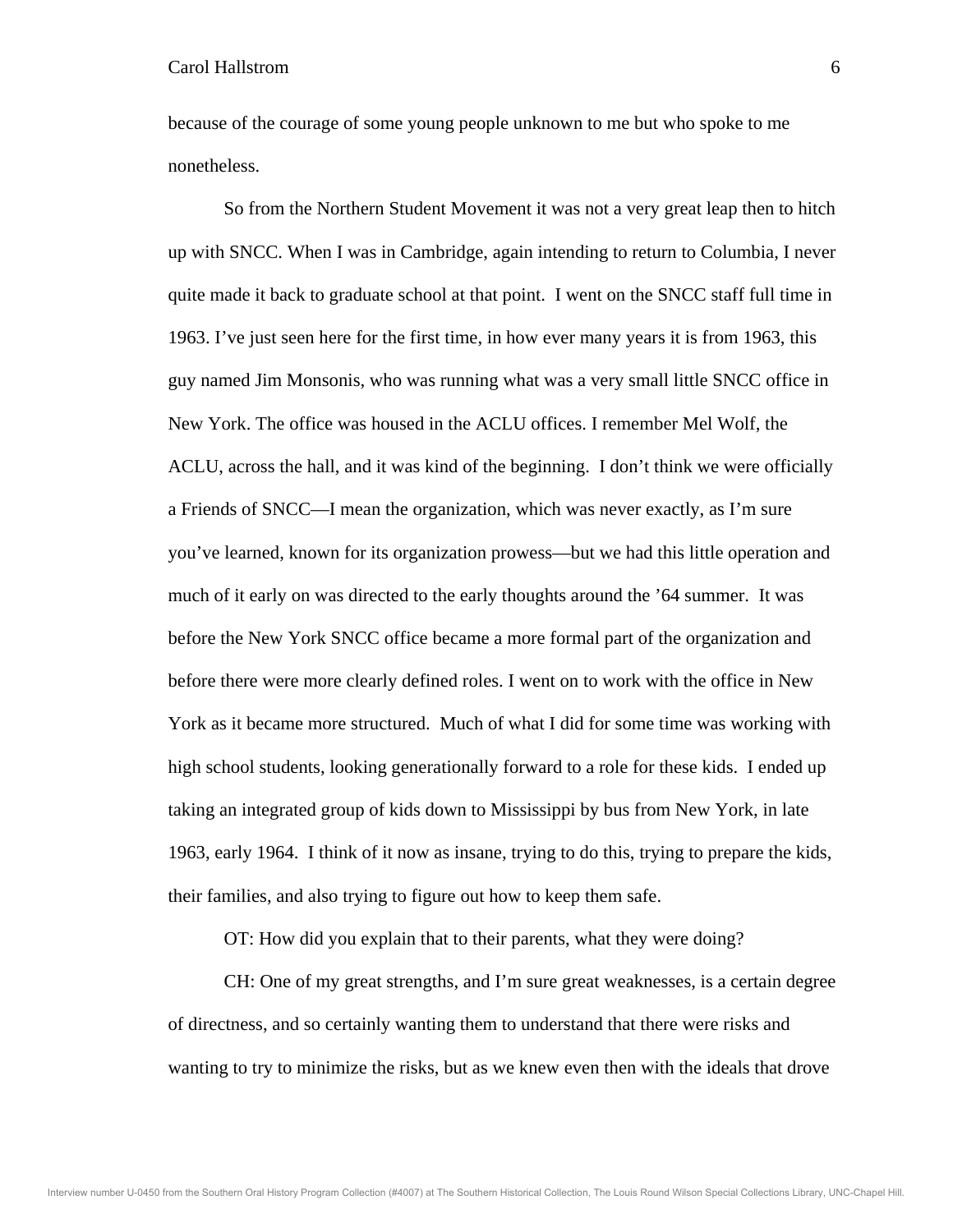us, that drove me, that one couldn't eliminate those. I do think at times that was mad. I took these kids down to southwest Mississippi. I took these kids out to E.W. Steptoe's. Steptoe was and remains a hero of mine. I returned to southwest Mississippi to work full time, living with the Steptoe family. E.W. and Mrs. Steptoe kind of created an opportunity for these kids to begin to get a picture of what we talked a lot about, the experience in the South. Among those kids was— [Pause; crying] It was a bright group of kids, Asian, Caucasian, black. Ted Gold went on to become very involved in SDS and was one of the kids who died in the explosion, and I've often wondered, irrationally, my responsibility for that. I know it's irrational but it's so emotionally, obviously, very powerful: "do I have some responsibility for that?"

 Anyway, there are a lot of young kids who maintained or developed into those who had a sense of responsibility for a larger world. In that New York office I traveled back and forth, had the opportunity to meet a lot of additional SNCC folks as they would come up to New York, and it became apparent to me that at some point it was necessary for me to go back to do field work, much as I had done in Cambridge. I think it was probably after the Atlantic City, after the bruising experience with the MFDP [Mississippi Freedom Democratic Party]. [This was] the first real exposure to me, being in Atlantic City, to the compromises of how politics really works. I [thought] the values that this massive, but in reality very tiny effort, would be able to—[through] the truths of Mrs. [Fannie Lou] Hamer, of others—even at that point, 1964, create change. And my own experience with Hubert Humphrey, with Joseph Rauh [demonstrated] a willingness on the part of some people, or many people, or most people—not just a willingness, but a capacity—to filter out the truths coming from the experiences of people who tried to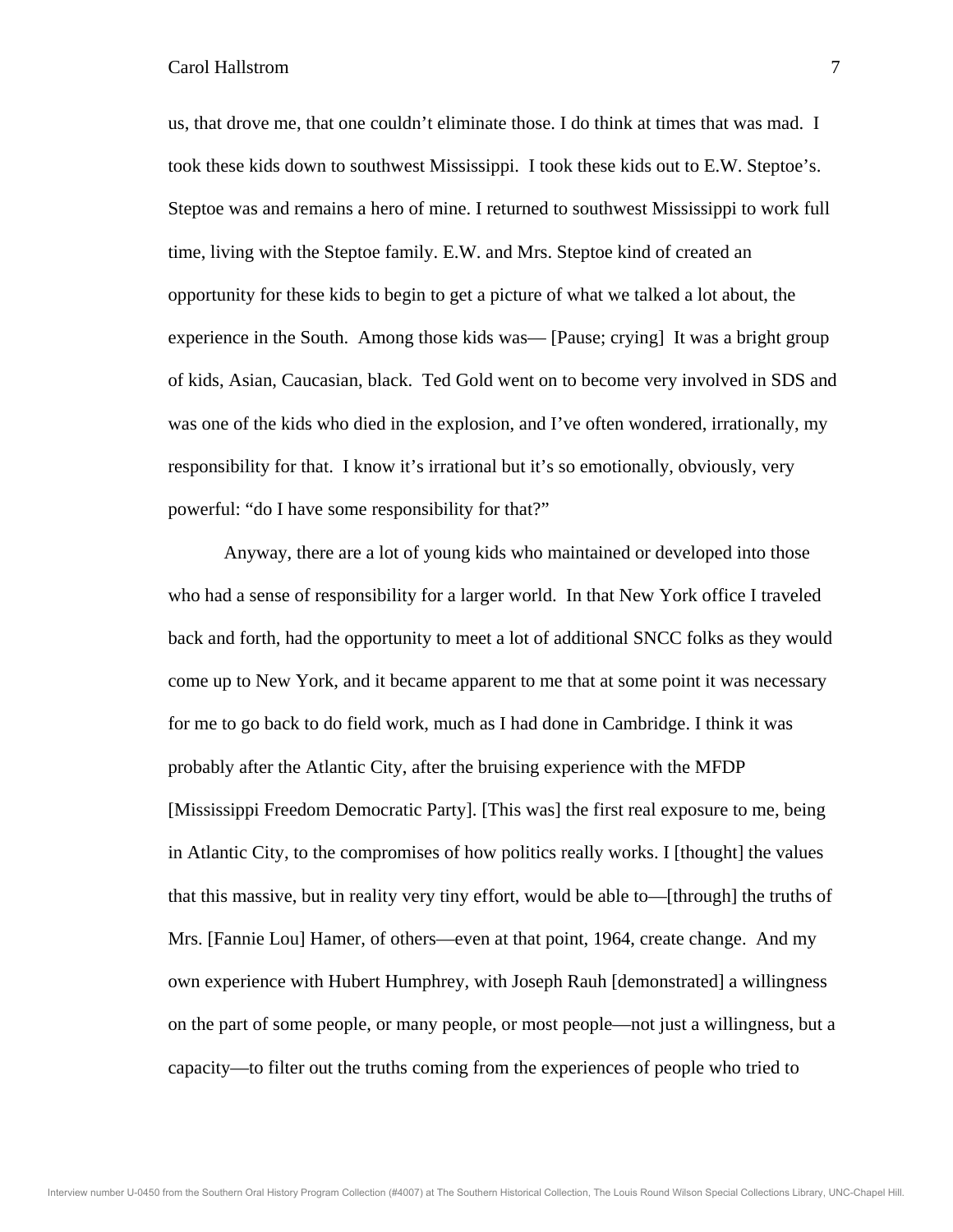operate by the system's rules and yet still not having those rules be able to transform. I guess I hadn't really understood the way the compromises in the political process worked. I found that really, really bruising personally. I think that too created both a greater resolve in terms of the life work that I undertook, but also, sadly, developed a kind of cynicism about the mainline political process, and I don't know that that's ever completely gone away. As I watch this presidency, and perhaps the unrealistic expectations that some of us have brought to a campaign that after many years of not working on political campaigns. [I wonder] whether it's unreasonable expectations that I and others bring or whether it's again a series of compromises that sadly feel as if they're too great, in this year, in this decade, in this century, that that level of compromise is still apparently necessary. It makes me sad.

 In any case, I went down to southwest Mississippi and it was perhaps still the most dangerous part of the state. E.W. Steptoe was a cantankerous old guy and just taught me lessons about courage, about a persistence that again I've embodied, and I don't know that I ever thanked him. He lived across the road from a guy named Hearst. I think he was in the state legislature in Mississippi, a guy who it was widely believed was directly involved in the death of Herbert Lee. Steptoe had to be so cantankerous. He was one of those people who before there was a SNCC, before there were white folks coming in, back in the '50s was part of the NAACP. I don't know how he lived. He was a continuing voice, and the courage to have continually spoken about issues of access and equality and voting. It wasn't about lunch counters at that point; it was about survival. It was about a way to attempt to participate in a process that was about a redistribution of power or a redistribution of resources in southwest Mississippi.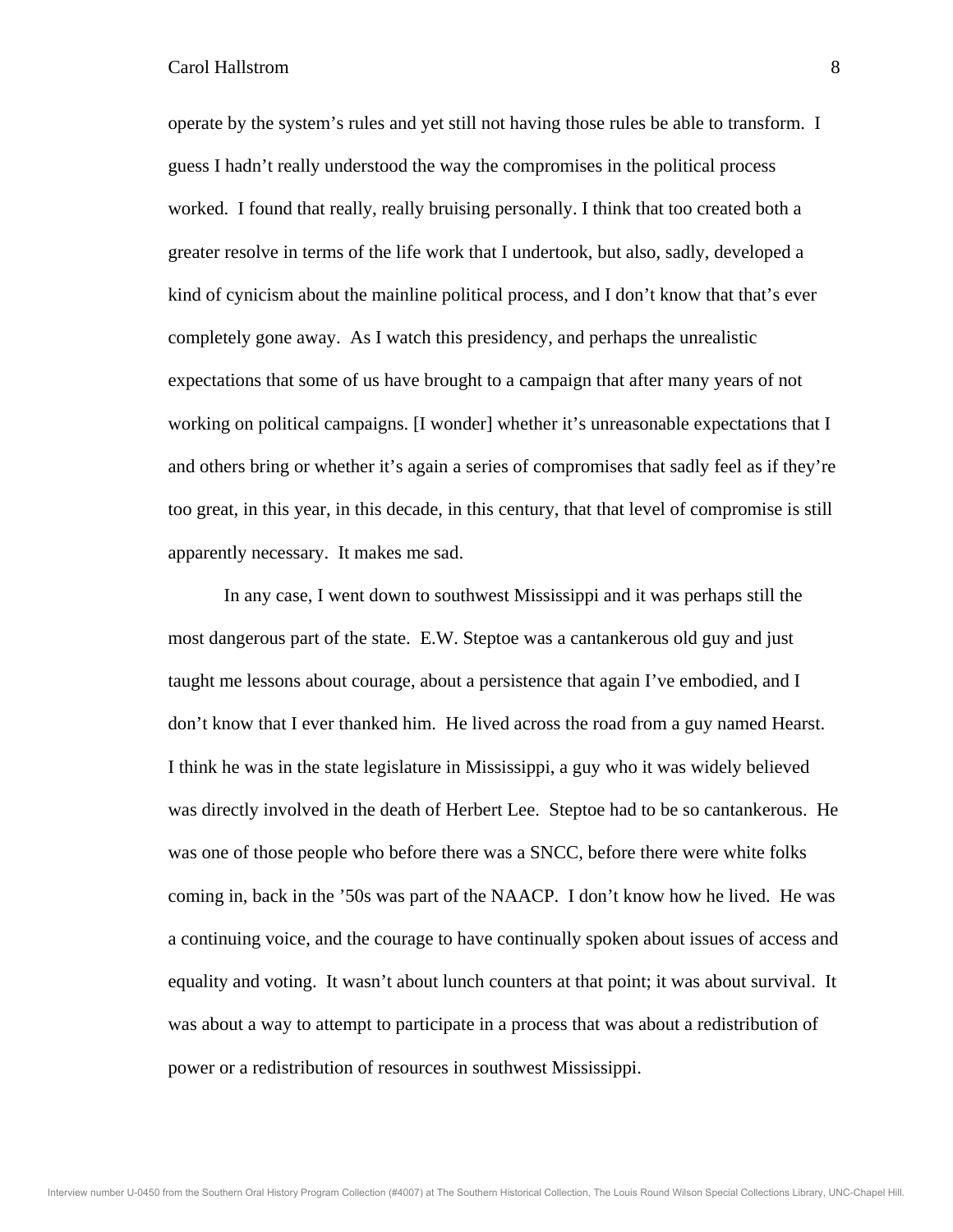I remember when I first entered Mississippi and I was appalled that it was a beautiful place. I didn't want it to be a beautiful place, and it was. I remember all the rides back and forth between New York and Mississippi, I don't even remember with whom, but over the years, and we'd drive and get further and further south, and, "Okay, whites down on the floor, blacks get seen. Blacks down on the floor, whites get seen," because it was just so fucking dangerous. We'd go into black communities because we could be safe and we'd be given a place to eat or a place to sleep on these trips.

 E.W. opened up his home. Mrs. Steptoe—it was an old fashioned time—did what E.W. said. E.W. had nine kids. There was one, Shirley, I think, was the one kid who was still at home. Beautiful kid, sassy, spirited kid. One of the older kids, a grown woman by then, was a school teacher in McComb. McComb to us was the big city and we'd go to McComb to some juke joint or something. But that was Steptoe's base and our focus was on voter registration. We had one of those vehicles that Friends of SNCC folk had bought. It was a big old blue pickup truck. I'm a little Jewish girl from Brooklyn; I didn't know a lot about pickup trucks, but I learned. Steptoe would never let me go out without a gun in my truck and he used to insist. He used to take me out to teach me how to shoot a .45. Now I have to tell you, I was really little then. Lifting a .45 was enough of a challenge; shooting at cow patties was a real challenge. I think Steptoe knew that I would probably never use that gun and whether it made him feel safer that I had that gun. It was under the dashboard. It was like a magnet, so it was easy to pull out. No matter what the situation there was no way I was going to pull that thing out, but that was important. It was really important.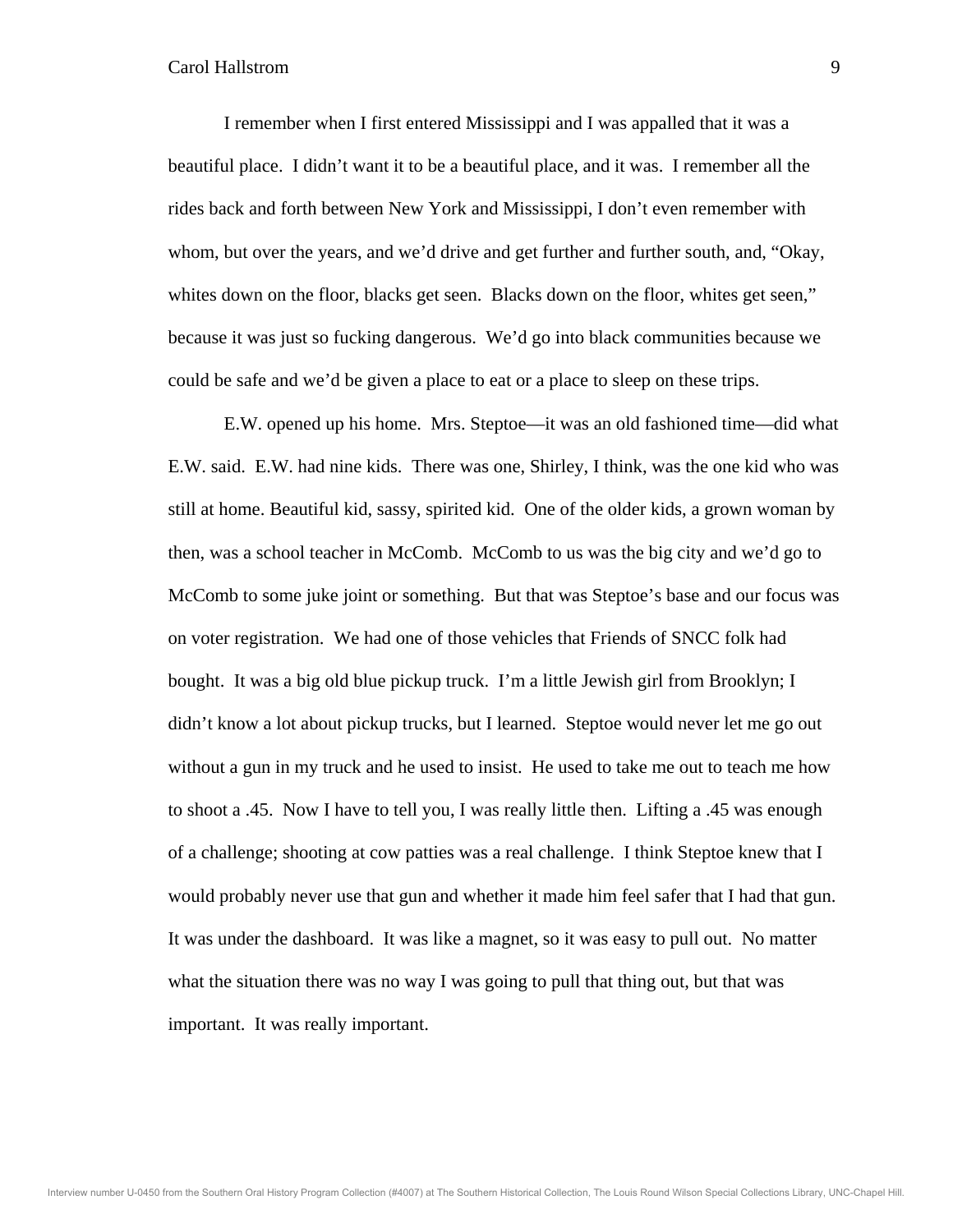Most of those houses, there was no plumbing so we had an outhouse and we had a pump, and I suspect, or else I've learned like most of my colleagues, black and white, we became part of families. So you made your bed and you washed the dishes and you went out and figured out about food. Steptoe used to think it was pretty funny. We'd go out to kill squirrels. He used to tease me, "Oh, you've only see squirrels in Central Park." We'd go out and we'd kill these squirrels and he taught me how to skin these squirrels so we could eat.

 Steptoe was a deacon in a little church, and of course the church was central to everything we did. Pilgrim Baptist Church was a one-room church not very far from Steptoe's house and it was where we held meetings, where people came not only for church services but where we talked about voting, where we had voter registration classes. There were a handful of people around—some people say *A*mite County, some people say A*mite*—but around the county, I remember the Weathersby family as another strong, brave group of people. Mr. Weathersby kept a big garden and it was a big deal for us to go there and get fresh tomatoes because Mr. Weathersby would always make sure we had fresh tomatoes. Then we'd go to the Simmonds family, and they were the only black family in the county with a phone, and the Simmonds always kept a freezer full of stuff from her farm and so it was a treat to go out there and get fresh blueberries, or whatever she was growing.

 I remember Juanita Griffin, a tough lady, beautiful woman. She was with me one time, actually it was in her car that I was driving, and we were working on agricultural stabilization boards, which were critical in these rural counties for the allocation of crop resources, again something I knew nothing about. We would go out to encourage people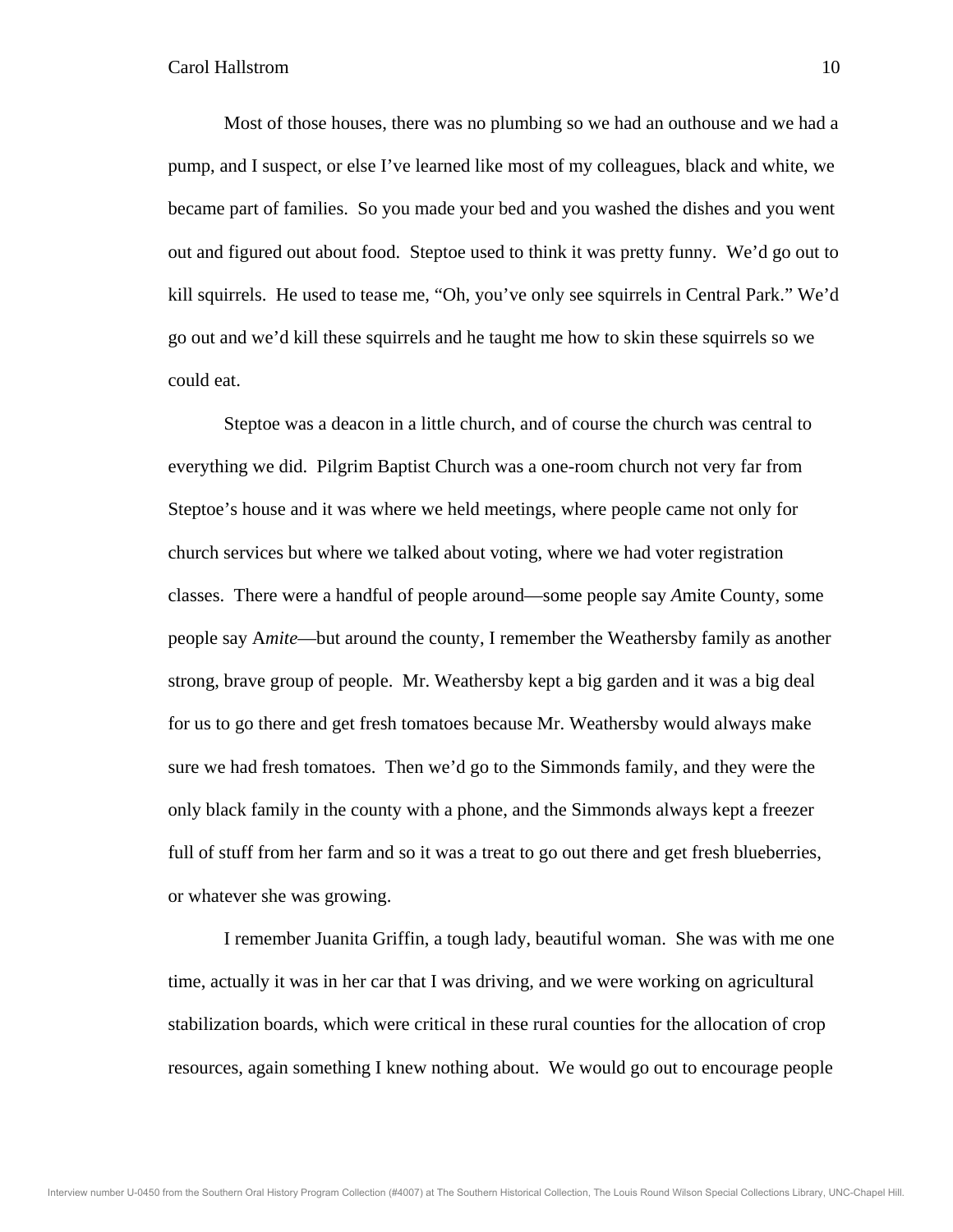to vote in these elections, again determination of how resources were allocated. I had in the car with me a guy from New York, a friend from my Friends of SNCC days, a guy who used to write for the *Village Voice*, again sadly long dead, a guy by the name of Jack Newfield. I used to argue with Jack about you got to come down here. You can't just keep writing a theoretical sort of Northern liberal view. You got to come down here. So Jack came down to Mississippi and was with us in the car. We were on some back road in the county, had maps, had lists. We knew a lot of folks [and tried] to begin these conversations, me and Mrs. Griffin.

 Driving on one of these roads we're passed by a pickup truck that had a gun rack. Didn't think much about it and just kept on, and these red clay roads weren't really wide enough for two cars, kind of a lane and a half, and they just about always had these big ruts on the side, these big gullies. Very shortly after that truck had passed us it had gone up ahead and it turned around and was coming right at us, and I swerved the car. I remember this car as being a Pontiac. Why I remember that is a mystery to me. We ended up in the ditch. The truck circled back around and came up next to us and the guy took the shotgun out and just said, "Do you know my name?" And of course that was not all that uncommon, but scary nonetheless. He started talking about being friends with "Martin Luther Coon" and he started threatening and [Pause; crying] told us to get out of the car, which we did. I felt the responsibility to get all of our material, to not leave lists of names, and we were able in getting out to shove this stuff in whatever bag I had. Mrs. Griffin was next to me, Newfield was in the back, and I was just able to say to them we had to get to a blacktop road. We had to get to a road where we had a chance of flagging down somebody who would get us out of this. We got out of the car [Pause; crying] and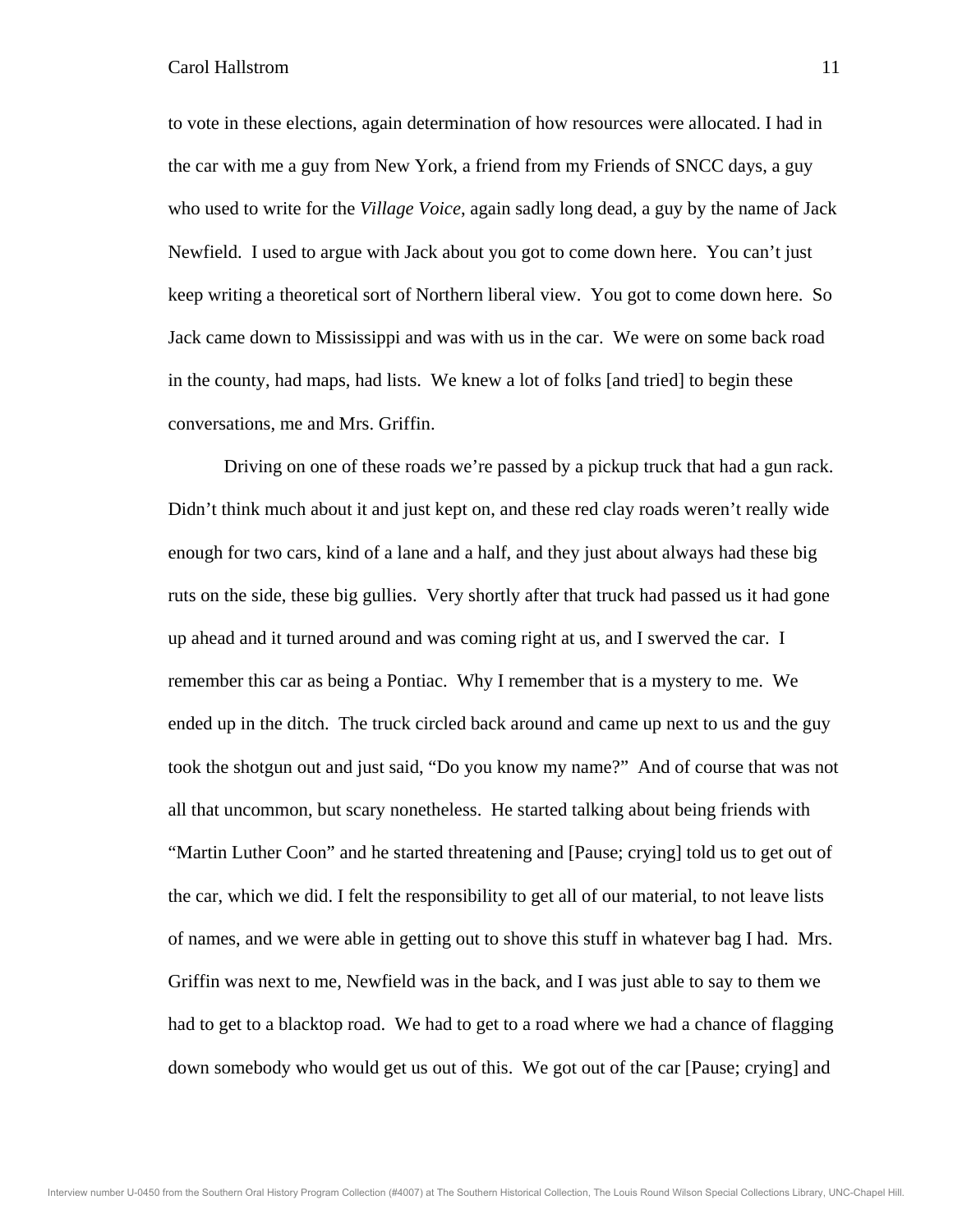I just told them we just had to walk. We had to walk past these houses. And so this guy—I later learned his name—walked behind us with the shotgun and we didn't run. We just walked. I don't really know what the distance was, and the whole time he was just behind us and just kept threatening what he was going to do. It was: "Martin Luther Coon, you're friends of Martin Luther Coon. He's not here to help you now. He's not here to help you now."

 And we did get to a blacktop road. There was a logging truck and there were a lot of folks who were back and forth between Louisiana—we were right near the Louisiana border—and Mississippi. This black driver—again, we were easily recognizable [Laughs] and I'd been there for quite some time by then—picked us up and [I told him] I needed to get to the Simmonds house and get to that phone. He took us there and of course we had all these little protocols in SNCC about who to call and what to do and we did all that. It included calling the local sheriff, then the Department of Justice—you needed to check off a box almost. The sheriff was a huge guy who seemed to me then to be fifteen feet tall, I suspect maybe not quite that tall, a guy named Daniel Jones. Like a lot of those sheriffs he was not a guy who was going to do us a lot of good, but before the FBI would get involved—the FBI was in McComb—you had to go through this local sheriff.

 So I made the calls from Ms. Simmonds house and my recollection is that she took us back to Steptoe's, and it was not very long before the local FBI folk came out. The way I remember it is that the head of that McComb office was a guy named Timmons, he was from Shreveport, and the way I remember him is, like a lot of the FBI folks. He came up the road to Steptoe's house and it was that, "Well, E.W,"—now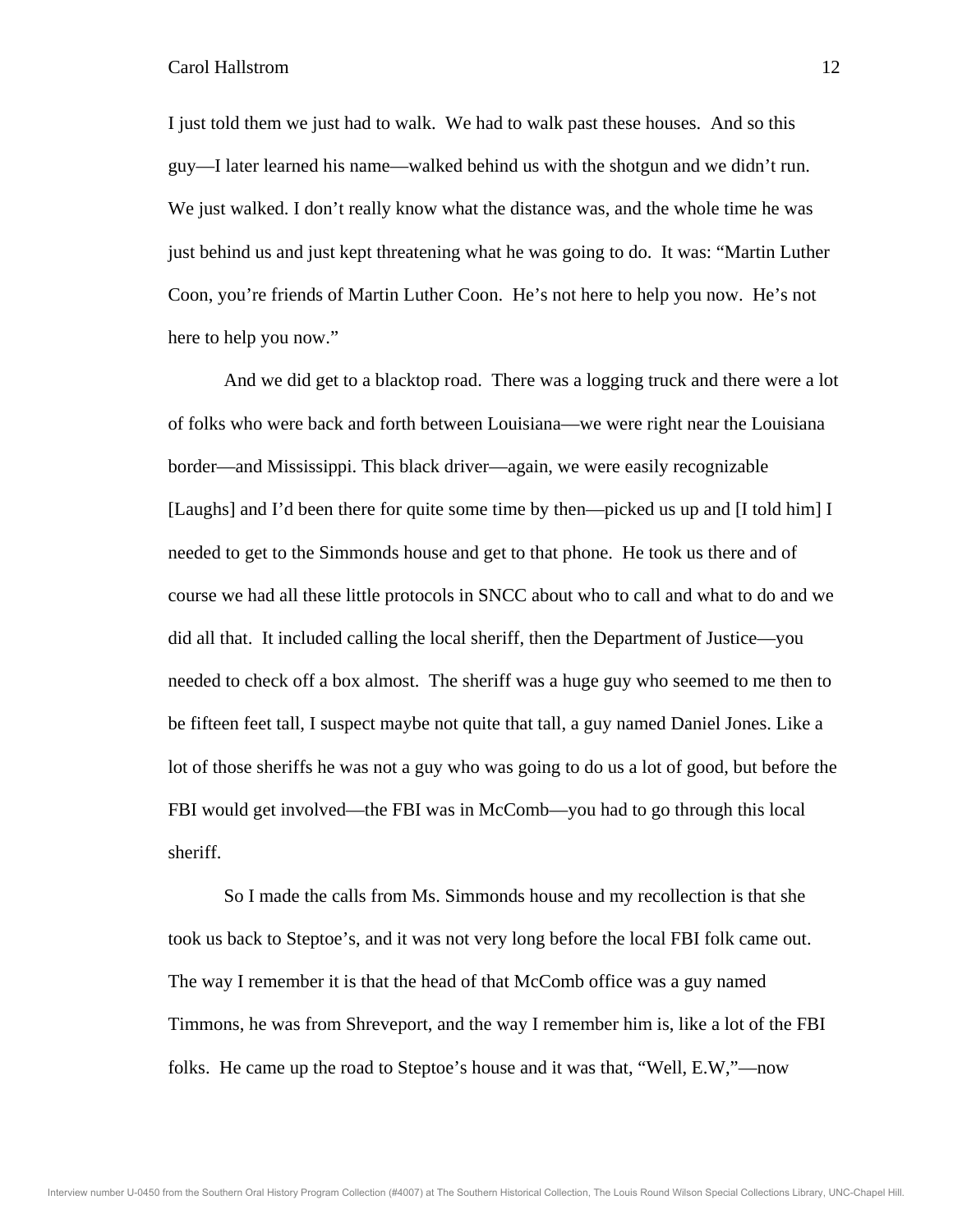Steptoe had not been with us—but the same lack of respect [Crying] and the same dehumanizing behavior, and again I don't know that I expected more, but maybe I did.

 That encounter with the FBI became, I learned subsequently, a way of tracking me over time. I've learned all of this through a Freedom of Information Act request years later. I kept getting these contacts with the FBI periodically which made no sense to me. It wasn't as if they were producing much in this investigation. Mrs. Griffin eventually left the state, and I had left and gone to law school and pursued lots of other things. There were years of these odd phone contacts from FBI people. Now I think a lot of my colleagues were a lot swifter than I was in figuring this out, that at that time this was not a friendly, supportive, and helpful organization. I was a little slower about this. So looking at the FBI role in relation to the disappearance, the deaths, of Andy [Goodman] and Mickey [Schwerner] and James Chaney and kind of understanding and getting delayed outrage, certainly at the way that role was presented formally, or through "Mississippi Burning," to the world. It was years later when I had in other context contact with the FBI. Every FBI agent I encountered having to work through this thing over and over and over again.

 I felt some responsibility for Andy Goodman as well. I'd been one of the people who'd recruited him. I was one of those folks who went out and spoke at a lot of colleges early on to try to interest these kids—I called them kids; I was two years older than they were—to come into this. While I was closer to the Schwerner family and very close to Nate Schwerner, it was Andy's death for which I also felt a lot of responsibility.

 The crucible in SNCC that when we were very small before the '64 summer was always in the midst of that moving forward a lot of tension, and I would say confusion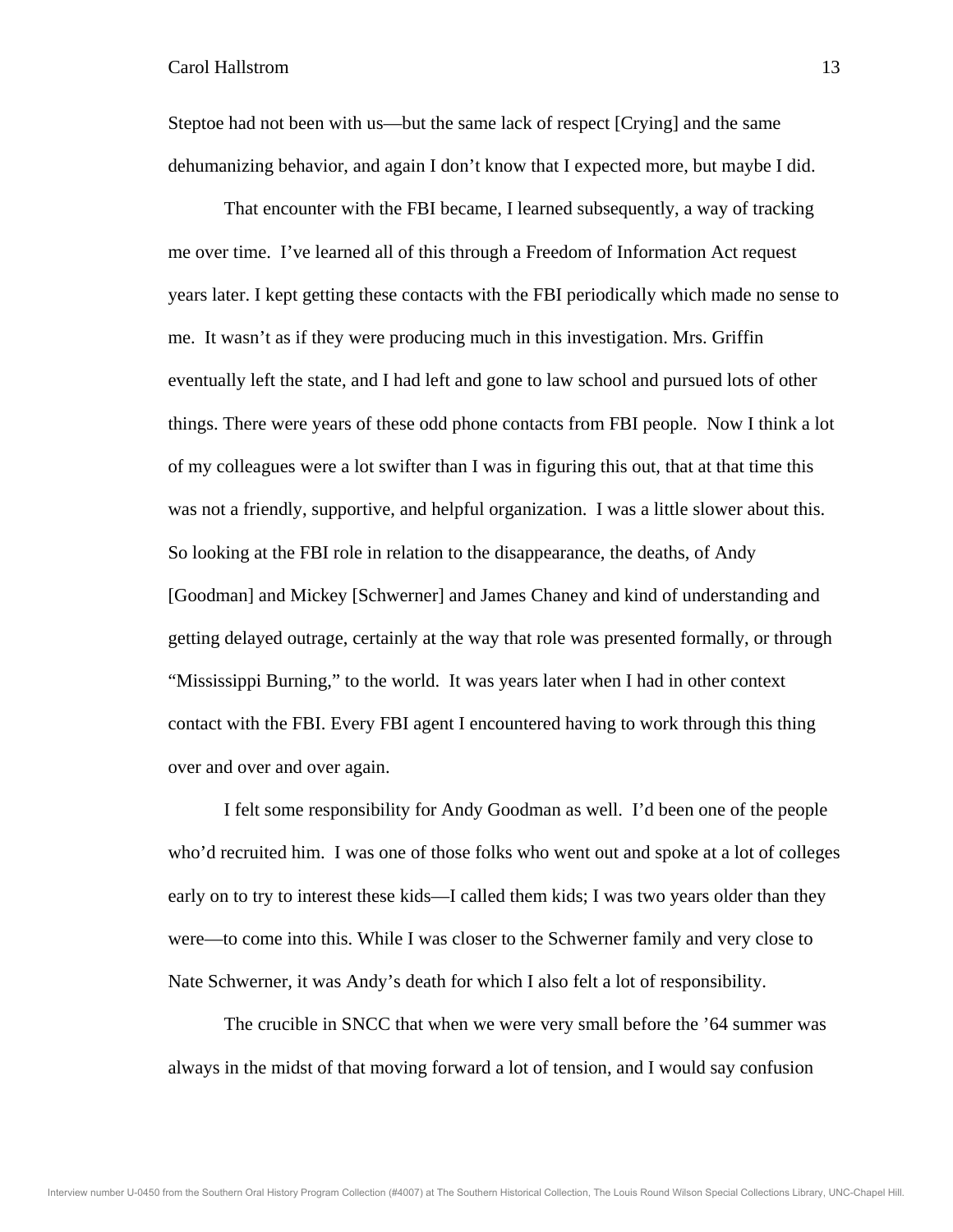internally, issues of gender and of race in the midst of a society that was sexist and racist and hostile. Not surprising that we too were trying to figure this all out so it was a lot of experimentation of all sorts. There was a lot of testing out of roles defined again by gender and by race. But the interdependence was so strong. It had to be because there was no one else but this little pocket of people, and it was always a little pocket of people. Years later—and I think part of my reluctance to speak about it—this young woman I mentioned earlier who's here now said, "You never talked about this," and the revelation for her that that was part of my history and what led me to do the work I did with the National Conference and running mediation programs and challenging the government on these immigration issues. Part of it was that I came to hear people talk as if they were part of this but had never been, and people who created their own stories, the "I marched with" stories. Perhaps because of the responsibility, rationally or irrationally, that I felt particularly for some of these deaths, for some of the madness that people went through, the Dennis Sweeneys of the world and others. When people for whatever reason felt the need to create these stories about where they were when they weren't, in my own attempts to be honest about my role I had to sort that through in quiet places. So I had a very public, professional, go-to [role] as the person in many of these cities subsequently. [I was] a voice when it came to issues of social justice, but my personal struggle to sort out those beginnings and not wanting to be, in part as a white woman, coming out with lots of confusion and hurt, but also not wanting to suggest that [it] was anything part of a black-led by necessity revolution. I've come only slowly, and this has been wonderful, a remarkably and surprisingly wonderful, embracing time, further understanding of both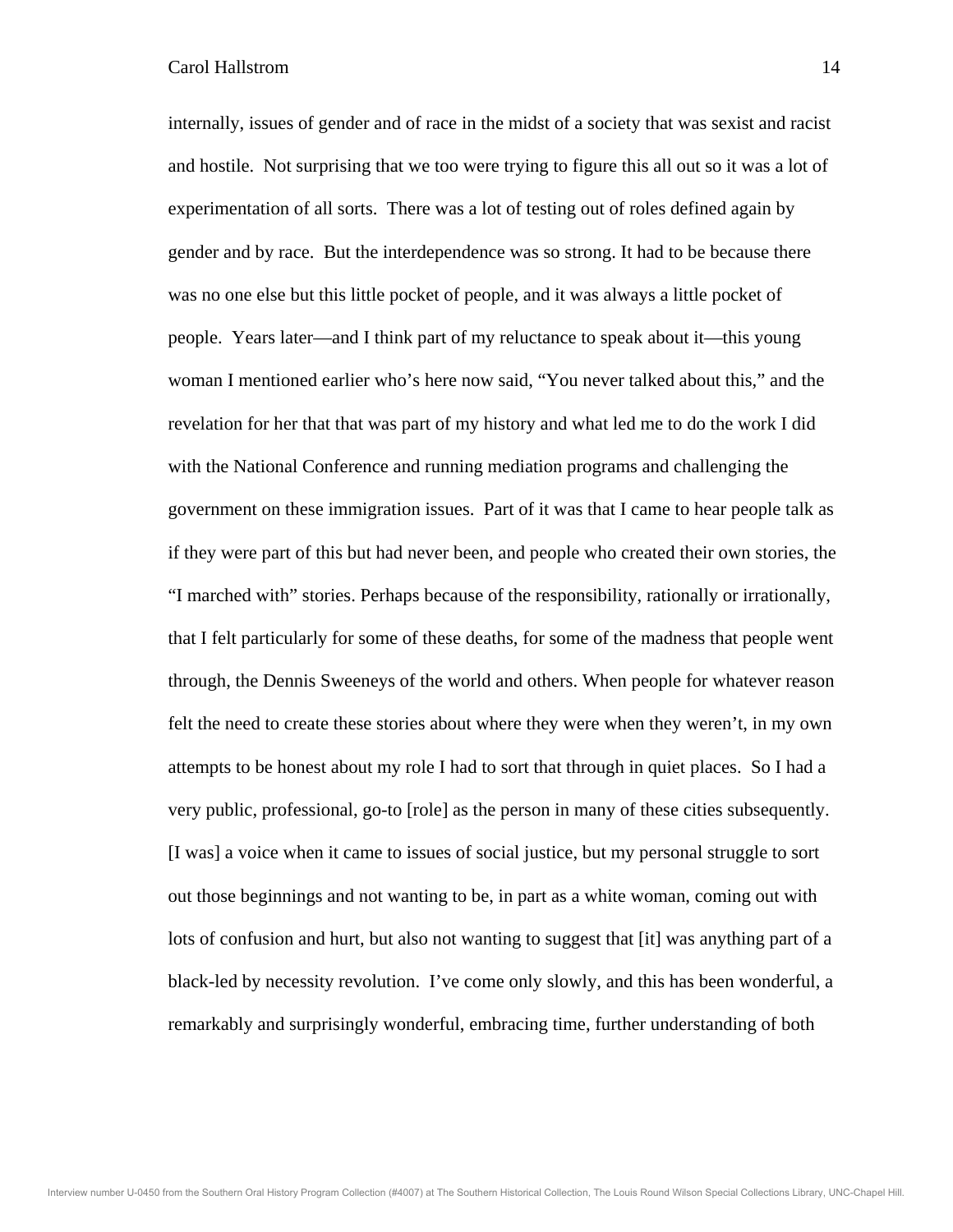the significance of my role but also not making it more than it was. I don't know if that makes any sense to you.

OT: Yeah, definitely.

 CH: And it's reaffirmed for me the decisions to continue in odd ways to be an outsider, to be told by police departments, to be told at times by the Department of Justice, by the immigration, by all those places where I've continued to take on institutions. Executive director of the Law Center, staff attorney at the Center for Criminal Justice, and regional director of the National—all those titles and appointments by the federal agencies or commissions—that they were the right thing to do for me, that accepting the responsibilities of those decisions. It kept me true to be some of part of that continuing responsibility.

 My son encouraged me to come. I was fearful that we were going to have the continuing battles: The "I'm more radical than you are," the "I'm a black person, I can tell you this," "I'm a white person, you can't--." I didn't want those fights anymore. I wanted to continue to work to resolve for me some of what I needed to understand about both what I did and didn't do, about some of the very significant and intimate relationships with black and white colleagues, some of which were never resolved. I've been embraced here by black and white colleagues in ways that I had not really anticipated. My son said to me, "You can always leave." [Laughs] It was a very brilliant insight on the part of my son. I hadn't thought about that possibility. [Laughs] I can leave. And his parting words to me were, "Try to have some fun," and I thought well that too is a novel concept, and of course we had a great deal of fun. Because of the focus on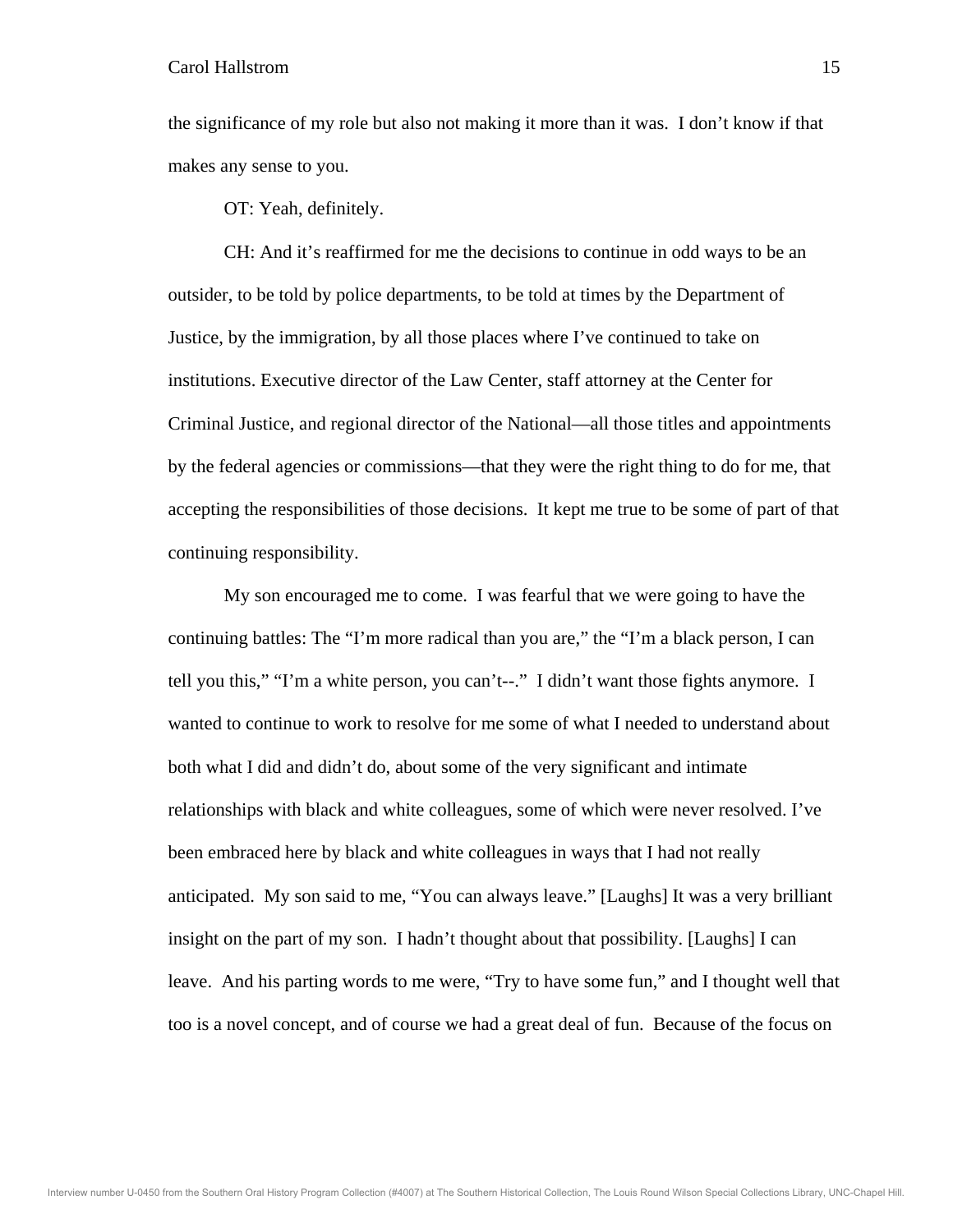so much of those intense and complex relationships frankly I'd forgotten how much fun we had.

OT: What sort of ways would you let off steam and have fun in those situations?

 CH: We did a lot of pretty bizarre things, some of which do not need to be repeated here, and certainly not for posterity. [Laughs]

OT: [Laughs]

 CH: Beyond some of the testing out of relationships, and I will simply leave that nice, general phrase, the role that the music played for us, our ability to find places. I remember we were in Waveland, one of the infamous staff meetings. I think it was 1965. And it was tough and it may have even been when Bob [Moses] felt that need, that powerful need, to make sure that a cult was not going to develop, and so there was the intensity of that. It was where a number of women finally began to speak about—in spite of what Tim Jenkins has said—about some of the gender issues, about the dominant male leadership, largely black but a few white guys who felt equally able to keep us down. Stokely [Carmichael] was allowed to talk about the position of women in [Sound drops out from 50:28 to 50:33]

 I remember George Green, I don't remember who else, but a bunch of us got in a pickup truck and drove over to New Orleans, drove over there because that was a safer place. We went over there to drink and to talk and to hug, and it was a little safer. We had done that from southwest Mississippi periodically as a way to just be able to dance, to feel that we weren't going to get shot because we were together, and we were young people with all the hormonal impulses as well as the need, a recognition that we needed to find ways to tell jokes. We needed to find ways to see ourselves. And it wasn't just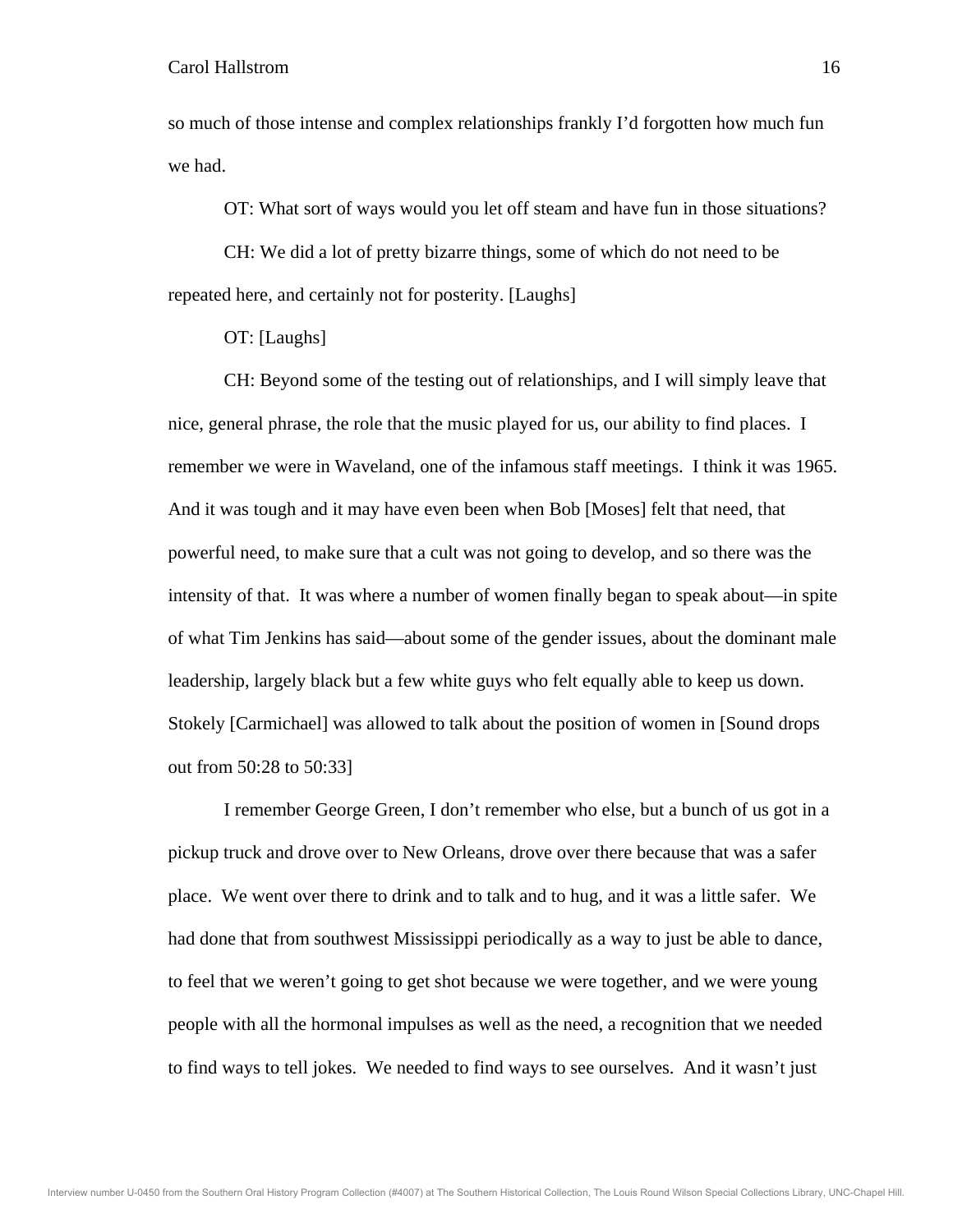those of us who had roots in the North; it was those of us who were our friends and our lovers and our colleagues from whatever communities we were in. It wasn't just the music of the Movement, it was all those groups. I think this is why I still go to anything with some of these old guys with their bling and their weird red and black and yellow suits and the guys doing the "doowah, doowah" in the background, because it was part of who we were that gave us outlets. I remember Marshall Ganz and us sitting outside of the Freedom House in McComb, smoking away, but singing along or making our own music in a place that, God knows, was not safe. But it was safer for us than Liberty or "the rural," as we used to call it. But it was that music of—I don't know what the groups were. Otis Redding. Good Lord, I'll hear that music now and that's where it takes me back. But it helped. It was therapeutic.

We used to give ourselves haircuts. We'd have these sort of big gatherings, being the barber or being the barb-ee, if that be the case, or going to the pool hall. A lot of that was the cement, at least for me and subsequently for others, so we could come together and embrace the fact that we were alive and endlessly mourn the fact that there were others who were not. The impact on me of working with Herbert Lee, Jr., this kid, whose father had been shot down in Liberty—think of the irony of this, "Liberty"—and this bright kid. We'd just hang on. We would just hang on. Sometimes we'd go with him or his mom.

 So for me over the years that was always the touchstone. Marshall [Ganz] would always tell me there were finders and minders and grinders. For me there's great glory in creating these community mediation programs, keeping stuff out of the judicial system. And, first being attacked by the bar association as taking their clients and eventually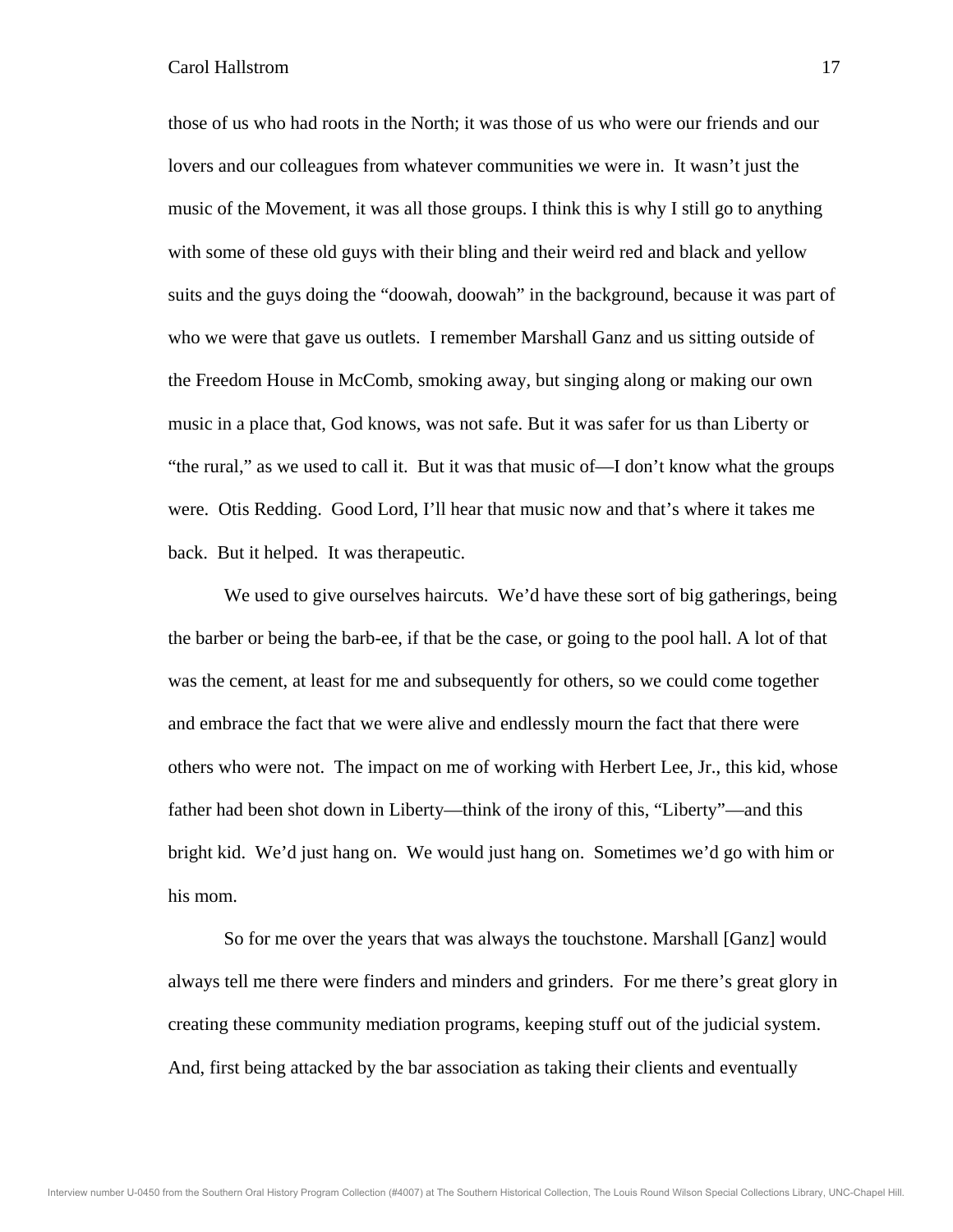having alternative dispute resolution become an accepted part of our life in the society. It being institutionalized in ways I'm not always comfortable with because to me it still needs to be in communities, and seeing it live and grow over the years. But when it could live without the fights that I needed to undertake to make it happen so then I could walk away from that and take on the next thing. Much of it for me came around immigration and immigration rights and advocacy and drafting legislation, and we're at it again because that's an issue I don't think we're ever going to resolve in this country, just as I'm not sure we're ever going to resolve issues around race. But the continued need to say, where's the next spot, where's the next stop, and there was the threat, the continuing threat.

 I'm grateful. In retrospect I am enormously grateful. I don't always know how I got to make the decisions that I did. I just thank Danny Lyon for his photographic work because there was always a truth in it. To say to Danny "thank you" for that because when I was hearing, whether through some very brave colleagues whose selfaggrandizement was something that was, and quite frankly is, still hard for me—that's what they need to move on with their lives and God bless them—but Danny's work was always a good grounding for me over the years. I have to thank Reggie Robinson, tell him now that he's got his little paunch. He was a skinny, wiry kid, but he helped me make those choices as the first real SNCC staff person.

 Karlyn Forner: Let me jump in for a second, because we're running out of tape. CH: And I can just--. [Break in recording] KF: Okay, we are on again and ready to go.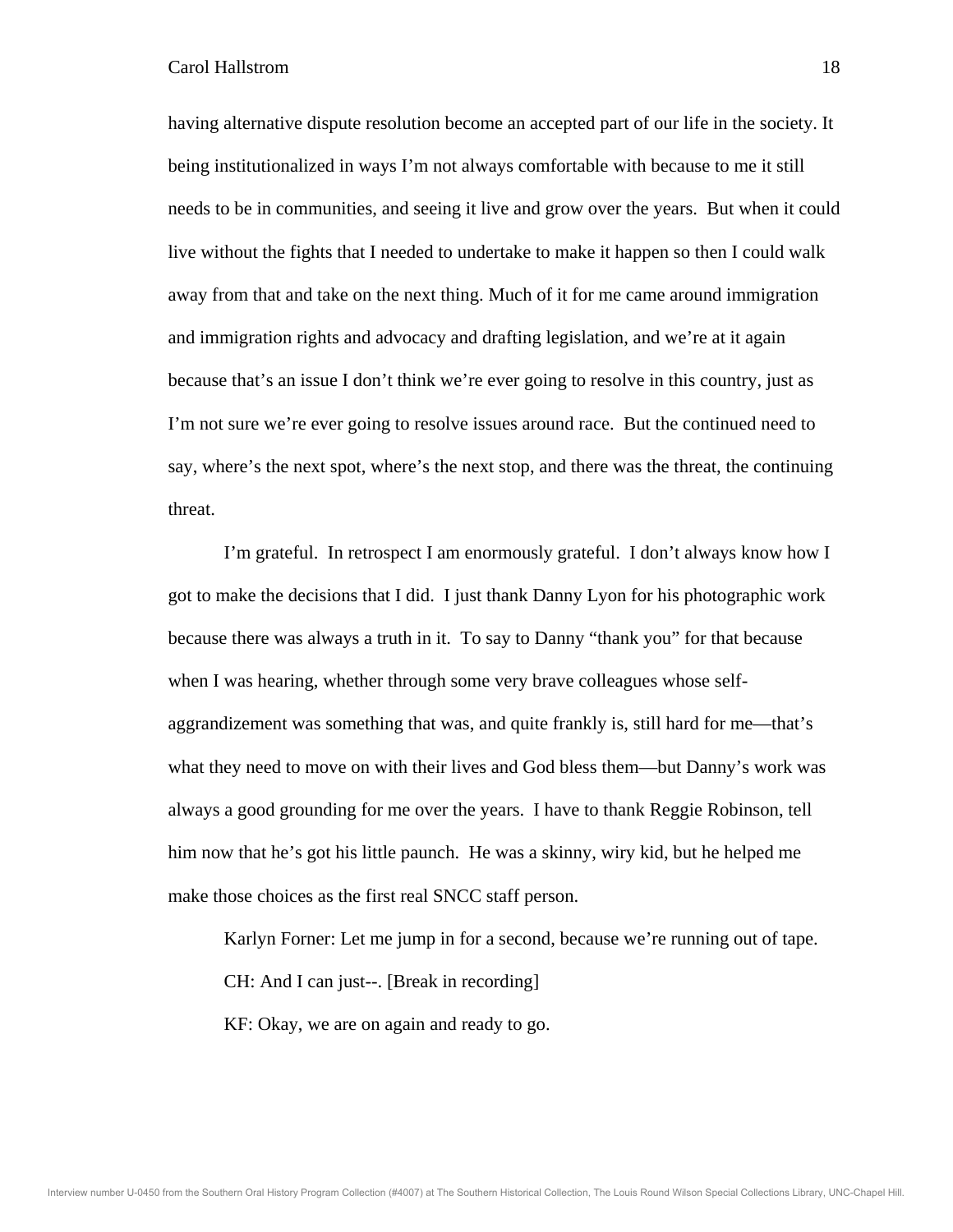CH: The opportunity here to directly speak to some people who either had a particular impact at the time or who in my reflection I recognize at significant decision points for me had an impact, and being able to tell them that, and recognizing that we may never come together again like this, that it was time for me to be able to reengage.

 In Cambridge things got pretty tough. We were under martial law for a very long time and certainly some of it was frightening, but that decision even then to know that there was something that you really were going to die for. And Reggie was a person for me. He was a mentor to me. He probably wasn't older than I was but he'd been involved more. When I made my decision not to continue at that time my graduate studies, to defer all that, in large part because of this young guy who stepped up. While he may have been part of, at least in my mind, a tough group of guys who made it difficult for Gloria Richardson to assert her role in ways that I think would have been appropriate, he also allowed me to see that there was work to be done and to which I could contribute, and I wanted to let him know that. Frank Smith, who was very dear to me through the Mississippi time. There are just things to sort out. Penny Patch, Faith Holsaert were people I met and knew when we were students. We were still in college when we started that work on Route 40, we started those sit-ins. Young white women like myself, young white women who made similar decisions very early on and who came away with some of the same confusions and hurts and wounds. And who, as white women, had difficulties, and perhaps still have difficulties in sorting out our role and overcoming fears of speaking directly about the challenges that we faced as young white women, and the legitimacy of being able to talk about that without in any way lessening the significance. After all they, like me, made a decision to be part of a black-led organization and like me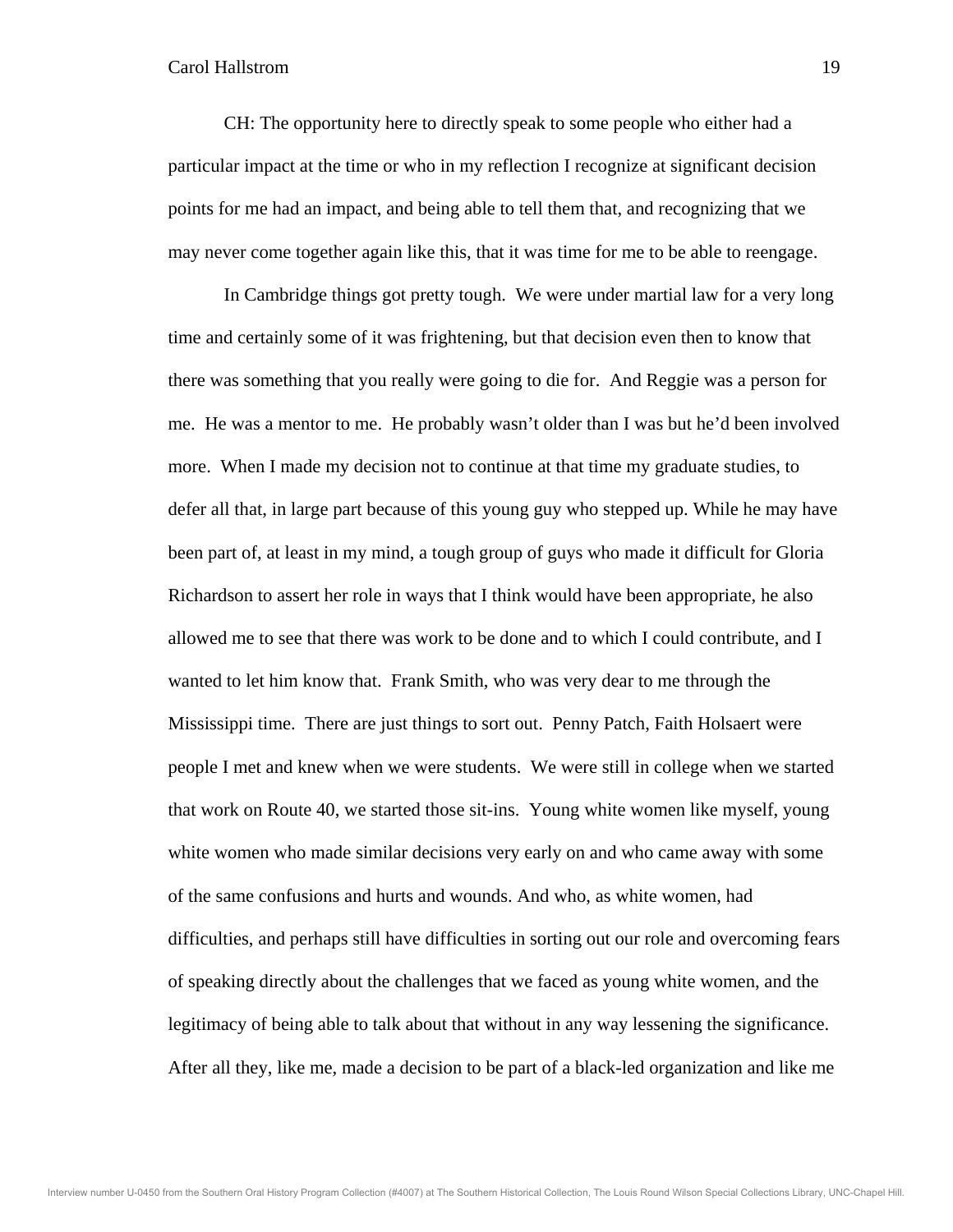I think accepted the legitimacy. I never had a problem with fully supporting the need for the organization, for SNCC to move in the direction they did, though not the violence, but to pursue as a black organization. As an organization that had continually attempted to, early on, create a place for all of us the way in which those disconnects occurred was very hard.

 As white women, the challenges in our relationships with black women: the resentments, our relationship to black men, and what we represented, apparently, the legitimacy of our voices, and the sorting out of the fullness of our roles as women in general, as white women in particular. I don't know that those conversations have yet, fifty years later, fully occurred. I don't know if they can. Some of us would like them to occur but recognize that with the enormous pride about the work that we did that this stuff is still there and for many of us still challenging. At lunch when Rev. [James] Lawson talked about the still healing of the wounds, I recognized that what has kept me a bit distant for all these years was not really unique to me. The tough part, the wounds, the vulnerabilities—I didn't have the fears that some of my colleagues have talked with me about these last few days, but the vulnerabilities are still there. I would still like with others to try to figure out a way to bring the SNCC staff together. As exciting as it is to see many young people fifty years later now looking at the work that was done, [for] the people who did the work, it also limits some conversations that I think could be useful and helpful, and I hope not just selfishly for me. But in my one-on-one conversations around the events of these days, in my small group conversations, I'm hearing regularly from other people who still, on the very human level—not on the very complex political analysis and economic analysis and social analysis—but on the human level of our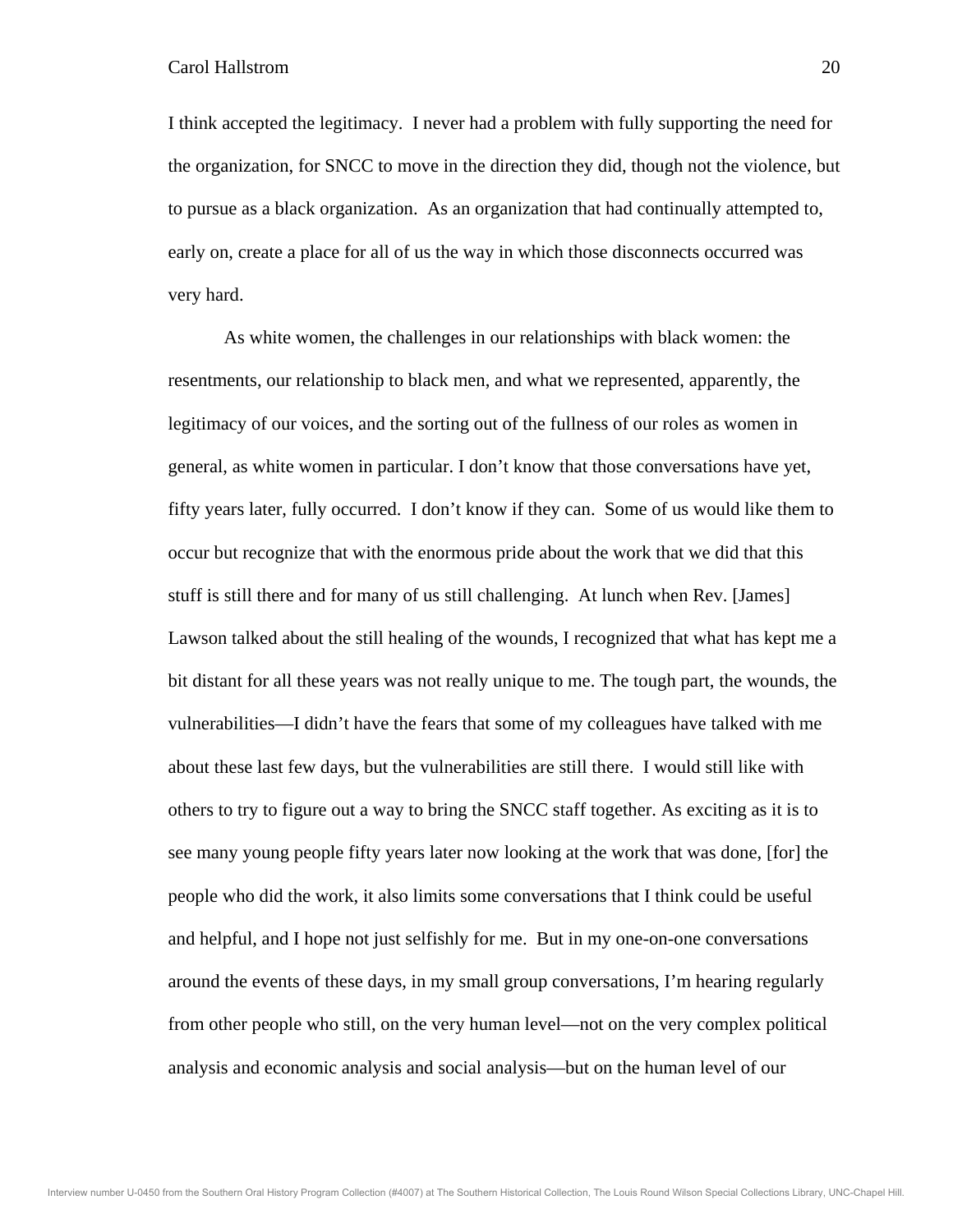experiences, still have things to say and questions to ask. And they're still not feeling that there's a place to do that. I'd like with them to figure out a place to do that, recognizing that that too would be hard, but that hopefully there's enough of a softening over the years that we could do it in a way that would be respectful, that would be honest, and that would continue for those of us who have never lost the commitment to the work to allow us to continue to do it in whatever way we choose while continuing the process of continuing to find the many layers of ourselves and of our colleagues. It would be a good thing to do.

I need a tissue. Am I allowed to do that while we're taping?

OT: Of, course, yeah.

KF: Absolutely. I don't know if I—.

OT: Did we bring any? We probably should have that in here, shouldn't we?

KF: I don't think we have any.

 CH: You see that? I can't believe I'm the only one who's been reduced to tears in these things.

OT: [Laughs]

KF: You are still one of our first. Let me run and get some. I'll be right back.

 CH: One of the things I'm wedded to is to continue to try and make sure that what a friend of mine used to call the "2:00 in the morning place," the place where you can't bullshit yourself as well as bullshit anybody else. Without ever lessening the enormous pride I feel for myself and for others, I don't ever want to suggest to the world that I was anything more than I was. And so again I have learned over time that for those who have to talk about how the Movement would not have existed without them or some variation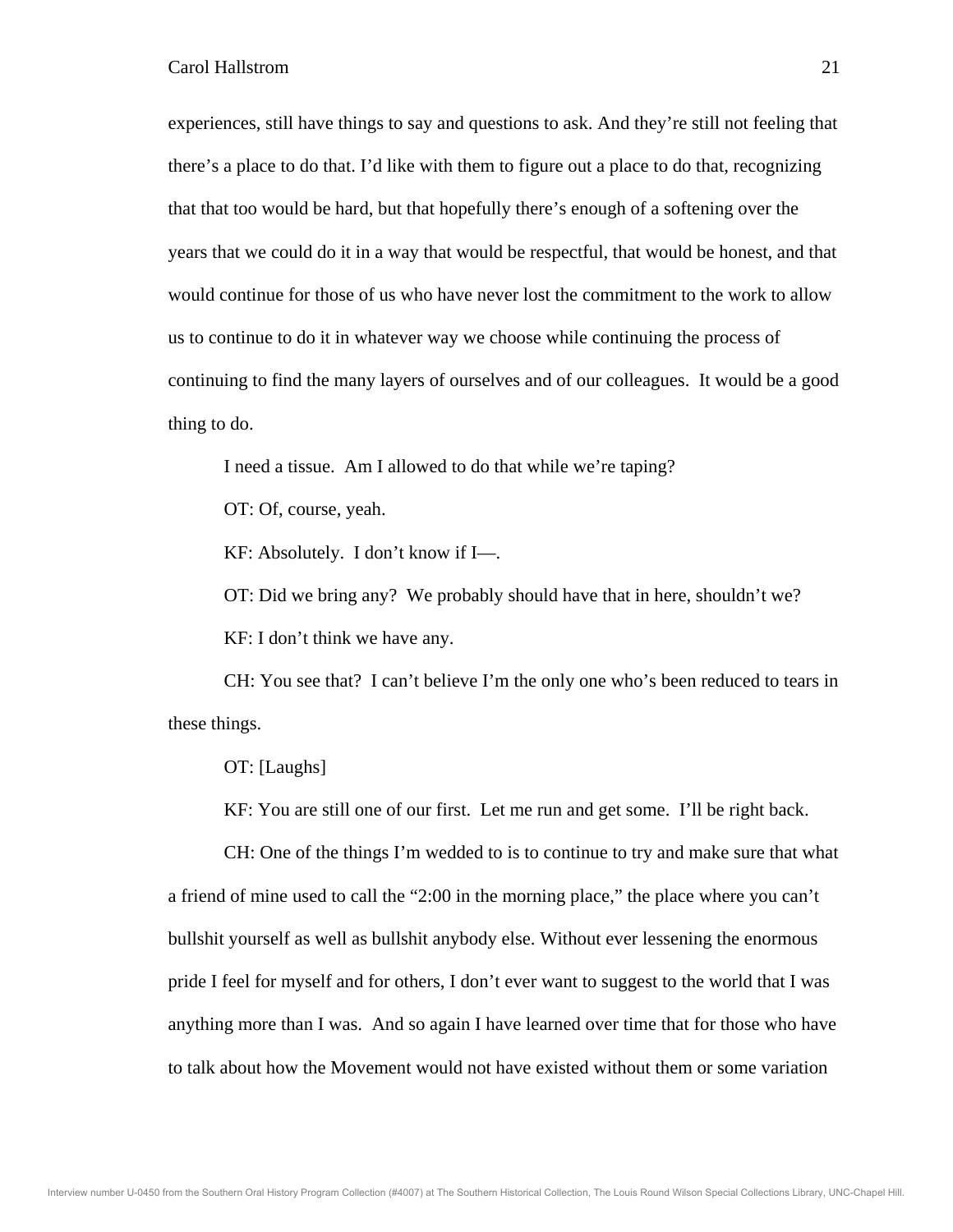thereof used to anger me. It doesn't anger me anymore because we've all figured out ways to survive to this point. But I don't want to do that, here or in the world at large.

 OT: That's one of the things we're looking for in these interviews too is to find the people that haven't told their stories yet.

CH: And I've never done it.

 OT: Yeah, or people you mentioned too that we could categorize as "unsung heroes," people that haven't been in the spotlight or haven't sought the spotlight.

CH: And there are more of them, frankly, in my opinion.

 OT: Are there other people you can think of that you haven't mentioned that would be described as "unsung heroes"?

 CH: Well to me the most important are those folks who are what's called the "local people," much more than any of us. Who didn't make the choices but who lived every day before us and after us in environments that were brutal. I don't know if Juanita Griffin is alive or dead. This was one of the bravest people I've ever known. Anybody who stepped up and was associated with us, it's not because of their association with us, but they were speaking out in whatever ways were available to them long before we, black or white, for however many months or years we were there. Those are the people who need to be sought out. There was a young black woman, high school student, from Batesville, Hazel Lee. She'd come down to live with me at Steptoe's. I have no idea where Hazel Lee is now. She was young and she was smart. I never hear her name mentioned. Simmonds, I want to say Johnny, or Johnny Lee, and I don't remember if that was her name or her husband's name, and my recollection was her husband was a logger. Her husband drove one of these logging trucks. Mrs. Simmonds, I never hear her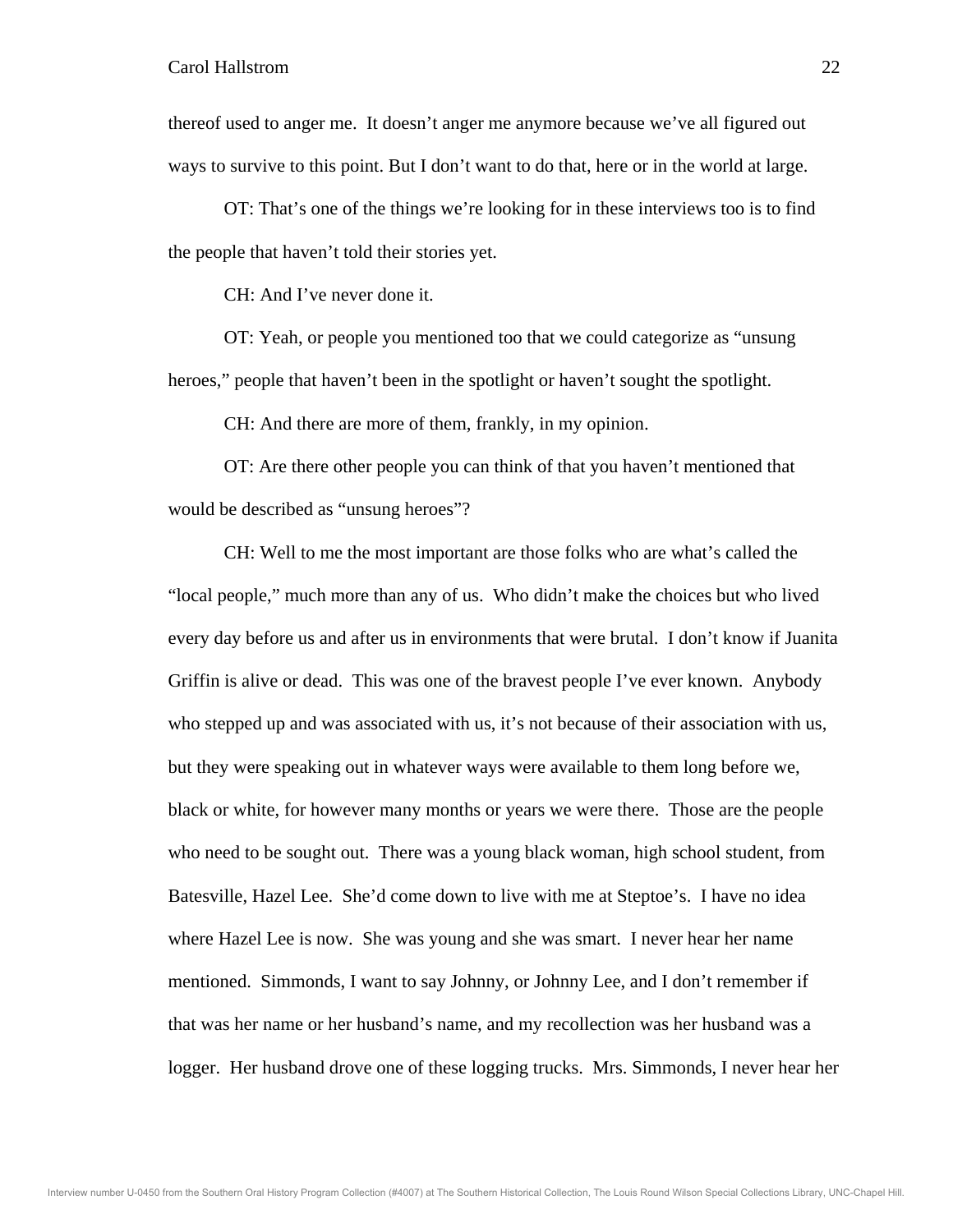name, or Mr. Weathersby. There was a guy, a bootlegger, Sibley was his last name. I don't remember his first name. Talk about fun. We used to go to Sibley's and that was fun. Sibley used to drive out to cornfields and he'd always come back [with liquor]. I was not a big drinker. I probably drank more, however, during that period. [Laughs] But Sibley would always gift us with a little brew. In his own way he kept things going.

 I remember—and again, I didn't live in McComb; I was out in the county—but across from the Freedom House in McComb was a house, and these were all little shacks. There was an Episcopal priest, Harry Bowie. By and large we were not a church-going crowd other than the church central focus for the organizing. Harry would deck himself out in his full Episcopal gear and he'd come out on the front porch in his little house across from the Freedom House and he'd have a little service. The Freedom House was near the tracks. You know we didn't spend a lot of time outside, it was dangerous, and Harry would have a service. Every now and then we made it a little hard for Harry to have a service, but I never hear his name and I don't know how long he was there.

 There was a young woman I knew in New York, Queens College, and she graduated. Barbara Jones was her name, beautiful, beautiful young woman, and she and I sometimes together would go out to recruit these kids for the project. I suspect it was because of her Queens College connection when we recruited Andy. I've never heard. I've tried to find her. I've asked people who knew her. She disappeared.

 There were folks who went a little crazy. Some of us retreated, some of us became blowhards, but there were crazy people, and not all as crazy and sad as Dennis Sweeney. My way of doing it was to charge ahead on these issues, to continue to be in those places where I learned I was never really welcome but being sort of mouthy and

Interview number U-0450 from the Southern Oral History Program Collection (#4007) at The Southern Historical Collection, The Louis Round Wilson Special Collections Library, UNC-Chapel Hill.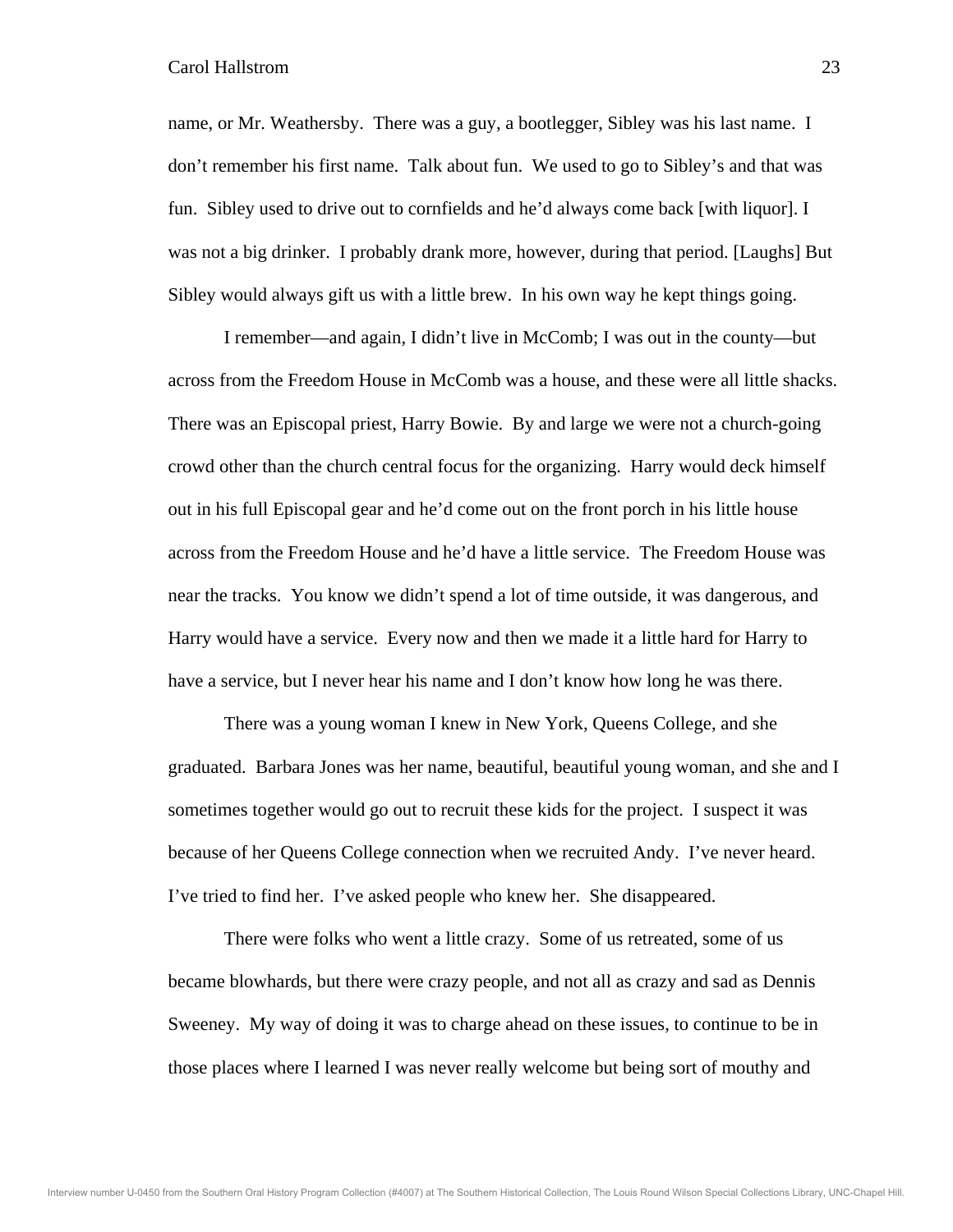educated and informed and they couldn't exclude me. I've often wondered how people who I've lost contact with survived and did they survive? There was an elevation of spirit and a brutalization of spirit simultaneously. [Pause] I'd like to find some of those people myself, or some of their sons or daughters.

 OT: We have five or six more minutes, but I guess we should know when you left SNCC and what you did next. You've mentioned how the experience has shaped your life and the work that you continued to do. When did you leave and what did you do immediately after?

 CH: I left, it was early '66. Now whether I left because of what was starting to brew or not I can't tell you. I don't really know.

OT: Had the feeling changed, or something about it?

 CH: Certainly there were leadership changes. I had known Stokely early on enough, had some connections with him. I was not part of the great cult; I just had high respect and regard. I liked Stokely. His assuming leadership to me was terrific. He had, I mean obviously, he was charismatic, inspirational, but I liked him as a person without elevating him beyond. He was a guy, he was from New York, it was that connection. The tensions around as I always experienced even as a kind of young naïve kid, you know, we saw those tensions in the black Northern versus Southern. They were to be some of the more compelling tensions within SNCC.

 Did I see a rise, did I sense a rise? I never felt unwelcome. I don't know that there was ever actually a place. Again, it was the female and white woman thing that was complicated. I think when I left it was just time to go. I don't think, in answer to your question, that it was because of a sense of emerging hostility or nationalism. I don't think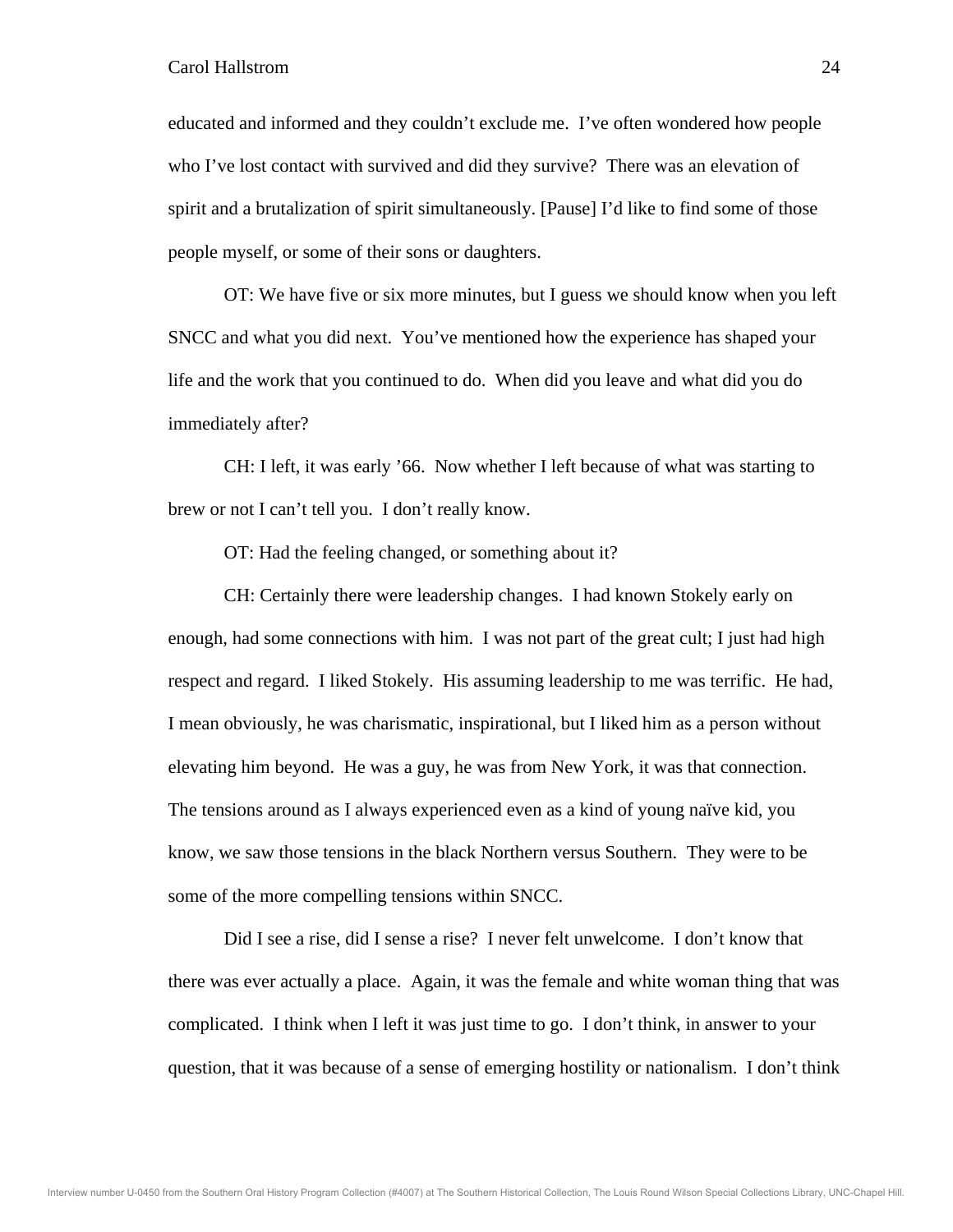that. I had fights years later with Jack Newfield. It was before he wrote *[A] Prophetic Minority* and certainly before he took his turn we split over Bobby Kennedy in those years. My experience with Kennedy had been through SNCC in Cambridge and it was not a pleasant experience, so even though he may have been transformed, and maybe I unfairly kept him in that 1963 Cambridge place.

When I left, what was the first thing I did? I know what the first thing I did was: I connected back up with the Northern Student Movement, with Peter [Countryman]. I was in Philadelphia for a year. I got married.

 CH: Peter and I—again, we'd been close before I went south (Peter never really went south)—started in Philadelphia an organization called People for Human Rights, a nice generic [organization], and I became the staff person for People for Human Rights. It was largely a white based organizing group working in Philadelphia picking up from much of the work we'd done around schools and the old tutorial project. What was particularly odd at that time, I married a guy whose mother was on the school board. It was a little conflicted.

 And actually I must have been there two years, because in '68 when King was killed, the mayor of Philadelphia issued a proclamation forbidding a congregation of more than twelve people [out of] fears about riots. It quickly became apparent that that was being enforced in north Philadelphia only, the black community, so we in our infinite wisdom gathered a group of thirteen people and went forth to plant a tree—a more peaceful activity one can't consider—in memory of Dr. King. Philadelphia police had an active Red Squad then. I think they didn't even pretend it was anything other than that, and I guess the whole issue of the red baiting, and that's something I don't really talk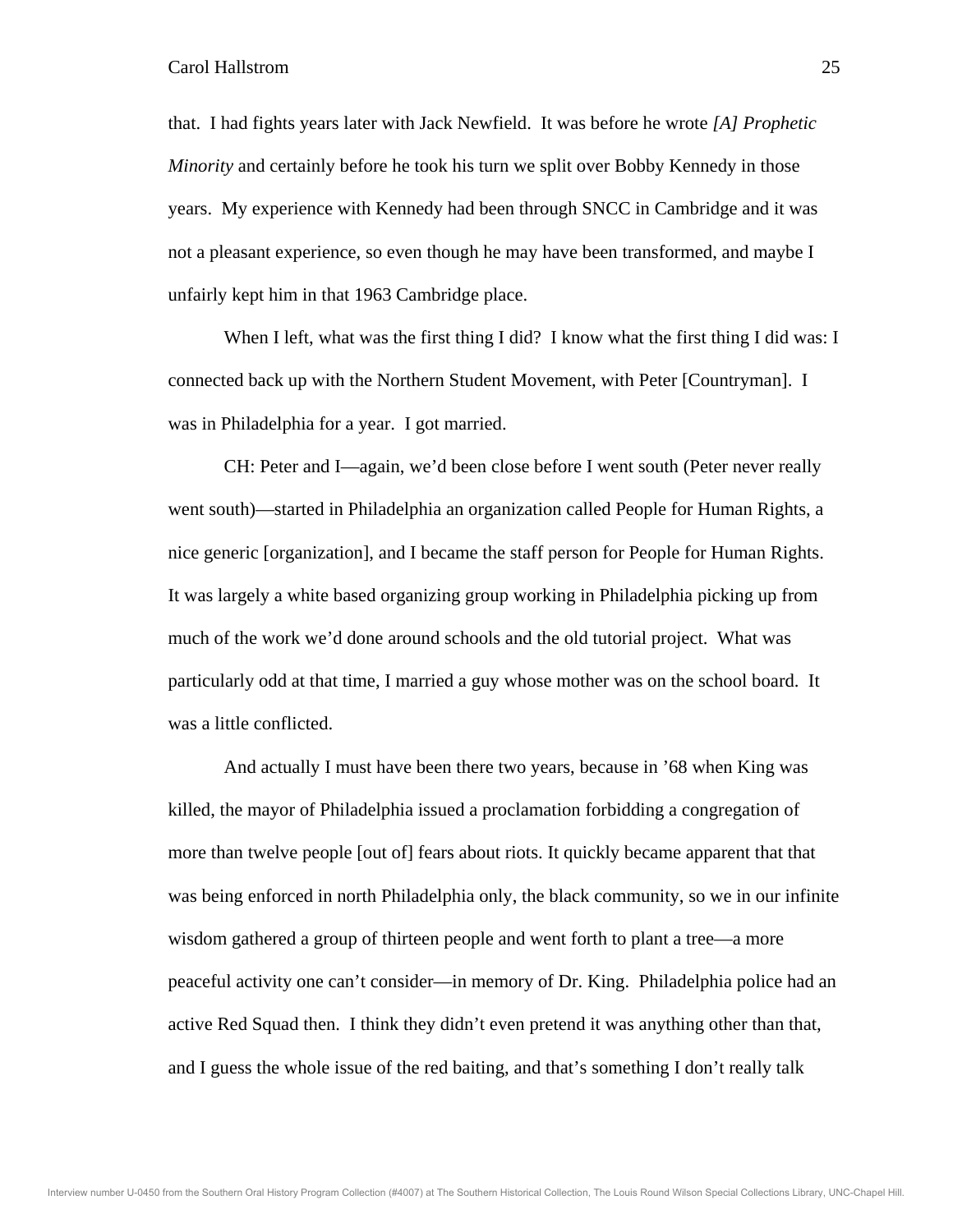much about. As the single paid staff person, I think I'd advanced from the SNCC ten dollars a week to probably fifty dollars a week for People for Human Rights. No 401ks then.

 We had developed kind of a relationship, a working relationship, with this Red Squad, at least to the extent that we had done much other demonstrating. There was concern, certainly, our links and unparalleled work with much of the black community that was active at that time. So I was the person reaching out to Lt. George Fencl—how could one forget—who was the guy who headed this Red Squad. George, here's what we're planning to do. We don't want any grief. So our little happy wandering group of thirteen went to plant this tree and of course we were all busted. Again this was 1968. I think it was probably my last arrest of ten or twelve arrests over a period of time, and meeting some people then who became dear friends and are dear friends now, who I was arrested with at that time, who heard my story a little bit but who knew me really because of that People for Human Rights piece.

 My husband and I then moved to Massachusetts. I went to law school at Boston University. I went to law school really because of the work on the Civil Rights Movement and consciously wanted to develop a set of skills beyond my ability to be a body to be arrested, at which, I'd become quite skilled. [I wanted] to use that legal education as a stepping stone toward public policy work on how it was that there was a maintenance of a system, and part of an opportunity that led to the passage of the Civil Rights Act and the Voting Rights Act. I appreciated all of that but I also appreciated the fact that there wasn't a lot that was changing. When I was in law school I had the opportunity with Boston school segregation stuff: Louise Hicks, a rabid white racist in